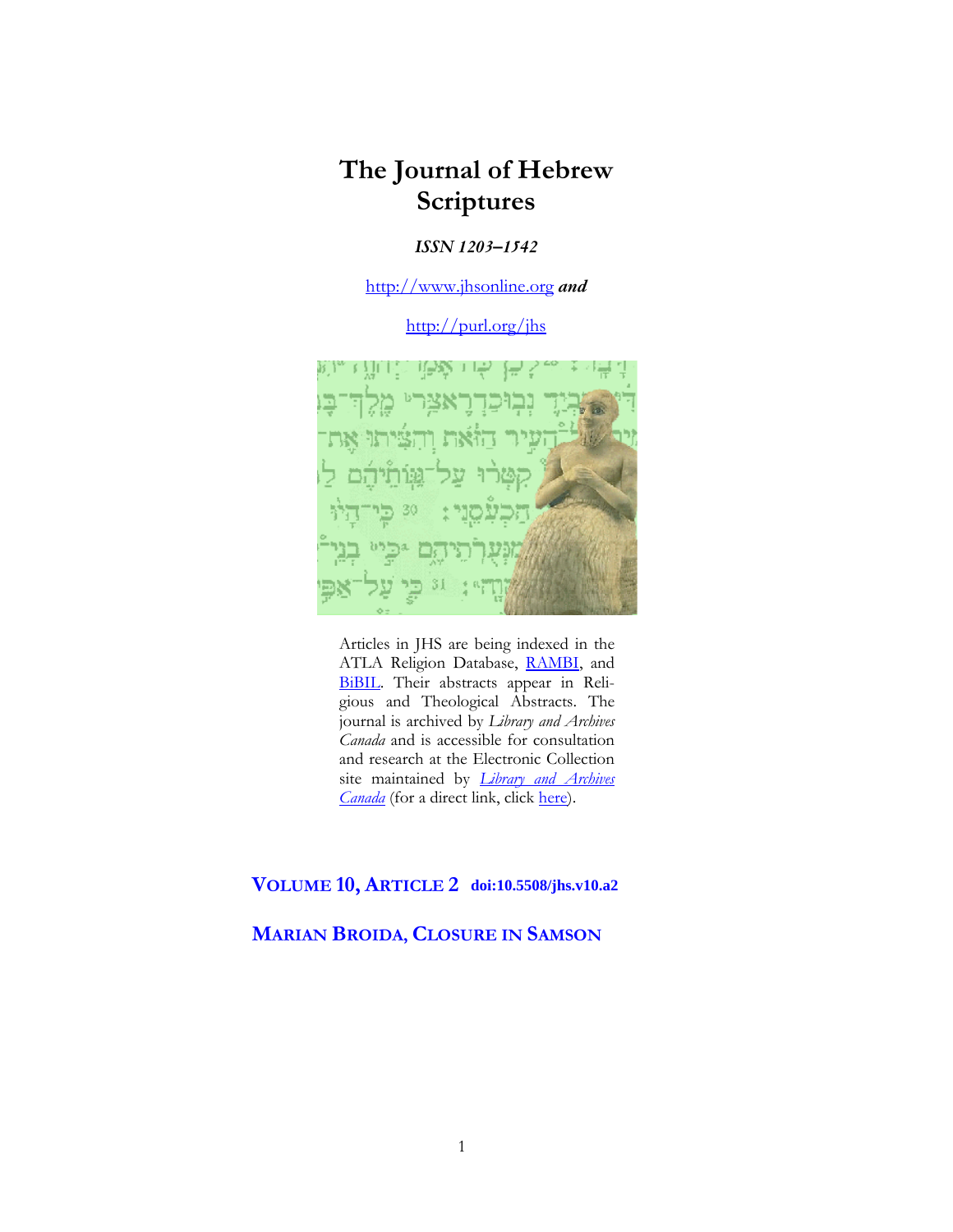# **CLOSURE IN SAMSON**

## MARIAN BROIDA, EMORY UNIVERSITY

#### **INTRODUCTION**

 $\overline{a}$ 

Long considered a series of "loosely connected and grossly edito-rialized traditions" about the hero Samson,<sup>[1](#page-1-0)</sup> Judges 13–16 has been seen as increasingly unified in recent decades, with studies arguing for the coherence of its structure, theme, and even plot.[2](#page-1-1) A 1974 essay by James Crenshaw extols the narrator's skill at achieving a unified composition organized around a universal theme, "the conflict between filial devotion and erotic attachment.["3](#page-1-2) Cheryl Exum's series of articles published between 1980 and 1983 reveals structural and thematic webs connecting scene to scene, episode to episode, and cycle to cycle, many of them lifting up the theological message that despite his strength Samson is nonetheless utterly dependent on the Lord for life and death.[4](#page-1-3) A 1990 essay by Robert Alter describes the structural, thematic, and even psychological connections between episodes forged by the root **עט**ם, which un-derscores Samson's compulsive drive toward foreign women.<sup>[5](#page-1-4)</sup> Yairah Amit's 1999 study of editing in the book of Judges emphasizes "how the cycle's author shaped its units so as to coalesce into a single whole" in order to contrast Samson's great promise as a

<span id="page-1-0"></span><sup>&</sup>lt;sup>1</sup> J. Crenshaw, "The Samson Saga: Filial Devotion or Erotic Attach-ment?,"  $ZAW$  86 (1974), 470-504 (503).

<span id="page-1-1"></span><sup>&</sup>lt;sup>2</sup> Kim is unusual in arguing for a unified plot. His description stretches the definition of "unified" to an extreme, however, since he argues the plot has both cyclical and linear patterns with three resolutions. J. Kim, *The Structure of the Samson Cycle* (Kampen, the Netherlands: Kok Pharos, 1993), 406–410.<br><sup>3</sup> Crenshaw, "Samson Saga," 471.

<span id="page-1-3"></span><span id="page-1-2"></span><sup>4</sup> J. C. Exum, "Aspects of Symmetry and Balance in the Samson Saga," *JSOT* 19 (1981), 3-29; J. C. Exum, "Promise and Fulfillment: Narrative Art in Judges 13," *JBL* 99 (1980), 43-59; J. C. Exum, "The Theological Dimension of the Samson Saga," *VT* 33 (1983), 30–45. Crenshaw makes

<span id="page-1-4"></span>a similar point. <sup>5</sup> R. Alter, "Samson Without Folklore," S. Niditch (ed), *Text and Tradi*tion. The Hebrew Bible and Folklore (SemeiaSt; Atlanta: Scholars Press, 1990), 47–56.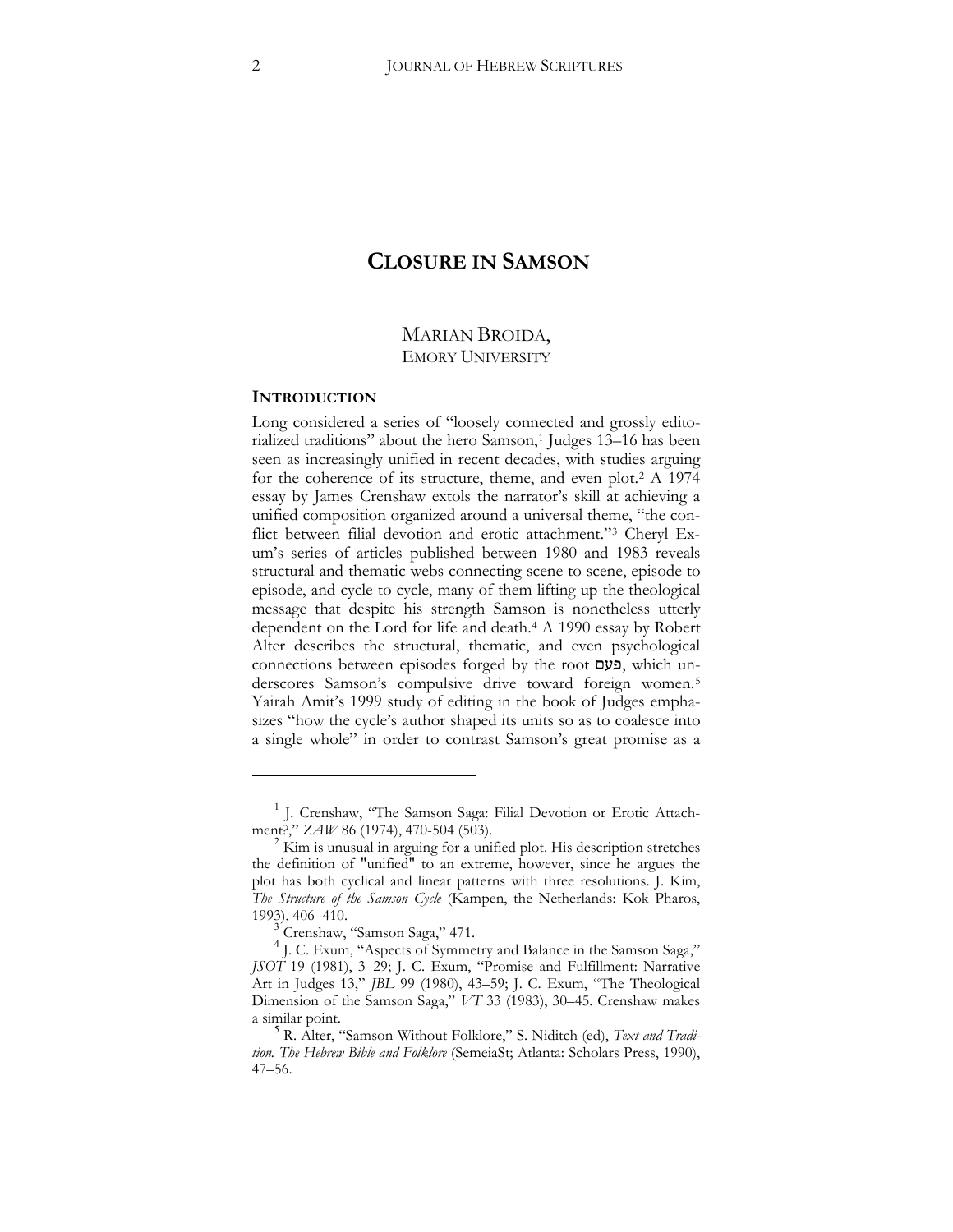deliverer against his actual failure.[6](#page-2-0) This sea-change undoubtedly reflects several trends, including a shift from form and source criticism to literary analysis, increased sensitivity to biblical narrative conventions, and a desire to read biblical narratives as unified works. Yet the recent focus on the text's unity would seem to ignore a basic question: Why, if Judges 13–16 is so coherent a narrative, has it been viewed for so long as a string of loosely-connected stories?<sup>[7](#page-2-1)</sup>

In this paper I describe how an imaginary reader of Samson might experience closure at the end of the narrative as well as at the end of each of its constituent units. In doing so, I examine the forces that make the narrative units and episodes discrete as well as those bringing them together. I argue that if Judg 3:2–16:31a fails to strike the reader as a unified story, the reason lies with overlystrong literary devices closing its units, together with too-weak connective ties linking the whole, particularly in the domains modern Westerners prize: plot and character development. At the end of the paper I propose a few rather small redactional changes that would have united the episodes more strongly, and hazard a guess or two as to why the redactor or redactors refrained from their use. My hope is that this paper will provide a step toward the development of a poetics of closure within biblical narrative.

#### **PART I: A FEW WORDS ON CLOSURE**

 $\overline{a}$ 

Closure, in B.H. Smith's words, is a satisfying feeling of "finality, completion, and composure" the reader experiences at the conclusion of a literary work.[8](#page-2-2) Closure works largely through fulfillment

<span id="page-2-0"></span> $^{6}$  Y. Amit, *The Book of Judges. The Art of Editing* (trans. J. Chipman; Biblical Interpretation Series, 38; Leiden/Boston: Brill, 1998). The original Hebrew version of the book came out in 1992.

<span id="page-2-1"></span>I concur with the majority of scholars who believe the Samson narrative incorporates a number of once-independent stories, and owes its

<span id="page-2-2"></span>current form to redaction. My focus is on the MT version. <sup>8</sup> B.H. Smith, *Poetic Closure. A Study of How Poems End* (Chicago: University of Chicago Press, 1968), 36. She primarily analyzes poetry, but much of what she says is relevant for narrative. Along with Frank Kermode's ground-breaking book *The Sense of an Ending. Studies in the Theory of Fiction* (Oxford/New York: Oxford University Press, 1966; repr. with new epilogue, Oxford University Press, 2000), Smith's work led the way for a generation of research into literary closure. Not all accept her definition. Don Fowler notes five ways modern literary critics use the term "closure," including  $"(1)$  the concluding section of a literary work; (2) the process by which the reader of a work comes to see the end as satisfyingly final;  $(3)$ the degree to which an ending is satisfyingly final; (4) the degree to which the questions posed in the work are answered, tensions released, conflicts resolved; (5) the degree to which the work allows new critical readings." D. Fowler, "First Thoughts on Closure," D. Fowler (ed), *Roman Constructions. Readings in Postmodern Latin* (Oxford/New York: Oxford University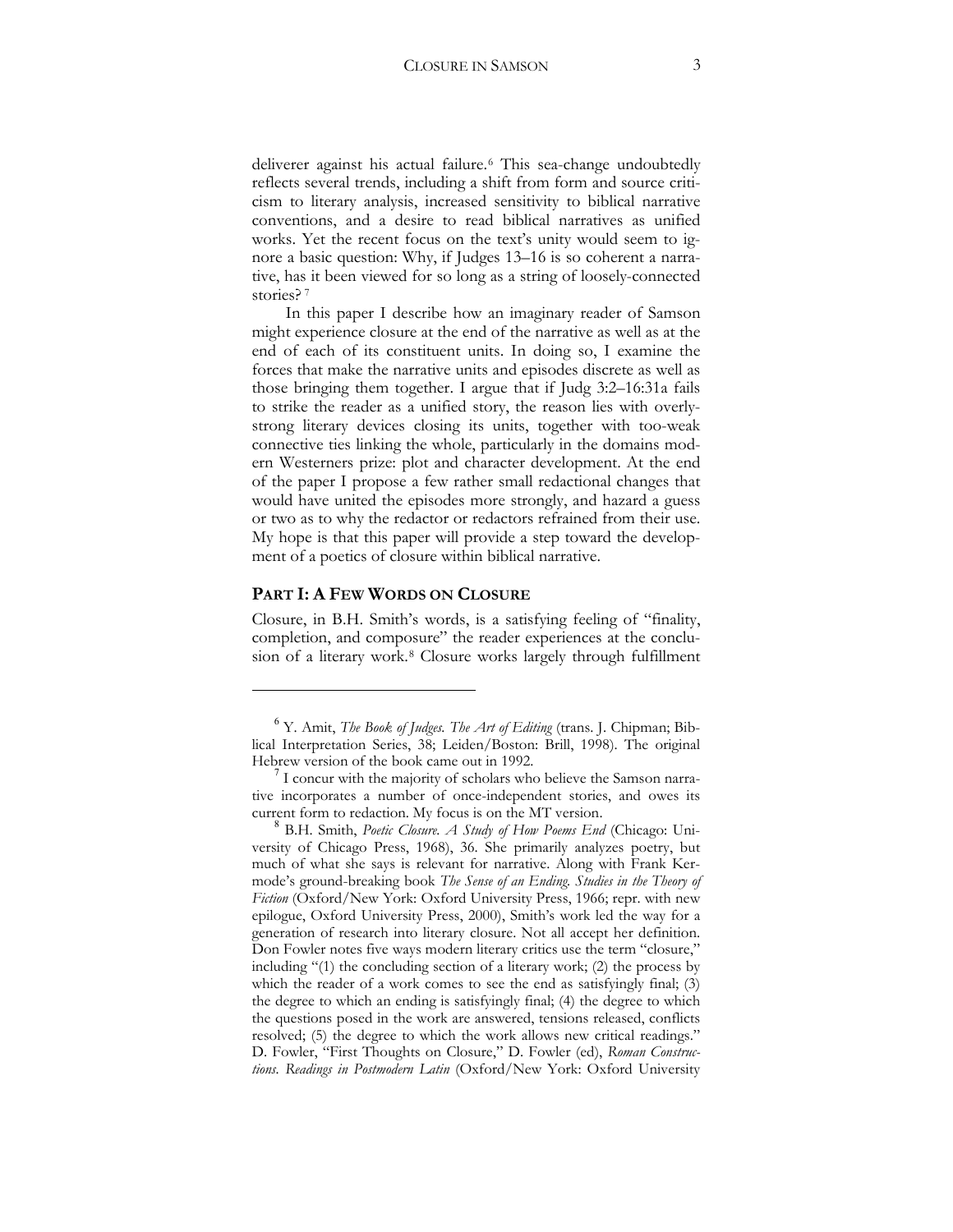of readers' expectations,[9](#page-3-0) generated partly by readers' recognition of literary conventions, including those specific to the work's genre, and partly by readers' broader cultural knowledge. Literary analysts have identified closure as having several types or levels. H. Porter Abbott, for example, distinguishes closure at the level of story events from closure at the level of questions.[10](#page-3-1) The latter type of closure reflects the degree to which questions raised in the story are answered.[11](#page-3-2)

Much of what creates closure is conformity to expectations in three domains: text, genre, and the reader's real-life experience. Readers are unlikely to feel satisfied with plot endings deemed out of keeping with the genre. At the most basic level, literary critics claim, readers expect coherence between the beginning, middle, and end.[12](#page-3-3) As discussed further below, however, surprising events that nonetheless work within the rules of the story-world may yield tremendous closure. Readers, according to Abbott, resist closure even as they crave it. A narrative dances between holding the reader in suspense and providing a solution—outcome or answer—the reader expects.[13](#page-3-4)

Overall, closure appears to result from a mental process on the reader's part, inelegantly termed "macroprocessing" or "coding operations at the macrolevel" by discourse analysts Teun van Dijk and Walter Kintsch, and "retrospective patterning" by Smith.[14](#page-3-5) Retrospective patterning can be thought of as an internal re-reading of the work, which may make salient some features previously

<span id="page-3-1"></span>the level of story or question does not occur. Texts may be purposefully left open in one way or another, to allow room for a sequel, for example.

<span id="page-3-2"></span><sup>11</sup> Such questions may strictly relate to world of the narrative itself such as Boaz's identity in the book of Ruth—or refer to issues in the reader's world as well, e.g., the question of God's relationship to justice raised in the book of Job. The Hebrew Bible frequently leaves the latter type of question open, allowing the reader to continue to ponder.<br><sup>12</sup> The categories "beginning, middle, and end" form part of Aris-

<span id="page-3-3"></span>totle's definition of tragic drama. *Poetics,* vii, 2–3. Ricoeur explicitly explores the application of this definition to narrative. P. Ricoeur, *Time and Narrative*, vol.1, (trans. K. McLaughlin and D. Pellauer; Chicago: Universi-

<span id="page-3-5"></span><span id="page-3-4"></span>ty of Chicago Press, 1985), 36. <sup>13</sup> Abbott, *Introduction to Narrative*, 53–5. <sup>14</sup> T. van Dijk and W. Kintsch, *Strategies of Discourse Comprehension* (New York: Academic Press, 1983); Smith, *Poetic Closure*, 13. According to van Dijk and Kintsch, 58, research subjects take extra time to read sentences at the conclusion of episodes, "above and beyond sentence-level factors influencing reading times."

<u>.</u>

Press, 2000), 239-283; repr. from *Materiali e discussioni* 22 (1989). The quotation is on p. 242.

<span id="page-3-0"></span><sup>9</sup> H. P. Abbott, *Cambridge Introduction to Narrative* (Cambridge, UK/New York: Cambridge University Press, 2002), 188. Abbott calls the first of these two types of closure "closure at the level of expectations." <sup>10</sup> Abbott, *Introduction,* 156–7. In certain types of narrative, closure at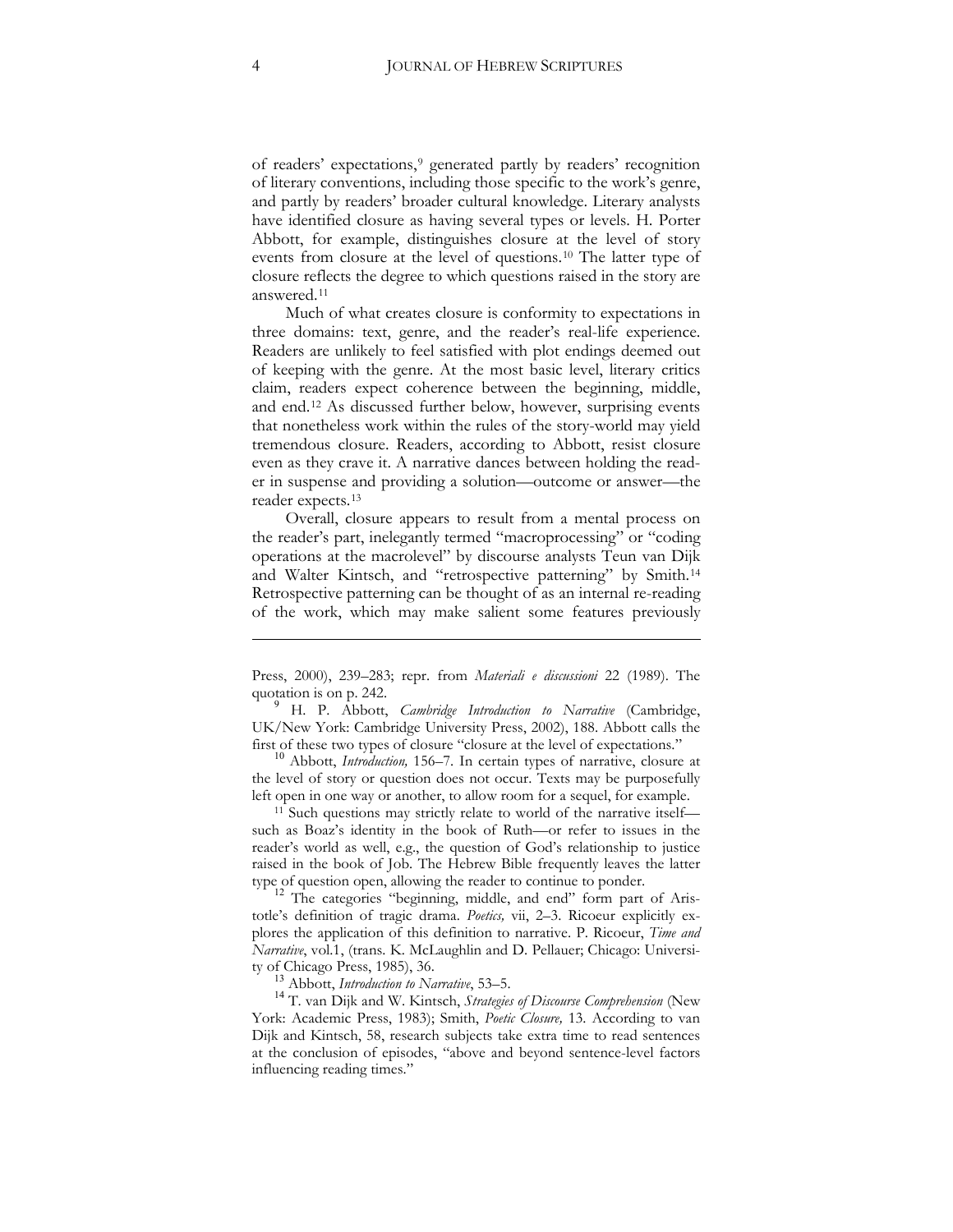merely noticed in passing.[15](#page-4-0) This process of mental review occurs most definitively at the work's end, the point from which, in Smith's words, "all the preceding elements may be viewed comprehensively and their relations grasped as part of a significant design."[16](#page-4-1) As Don Fowler notes, closure is not limited to the ending: "tension between completion and continuance" occurs at multiple points in the text, "from the level of the phrase, the line, the stanza, the chapter, the book."[17](#page-4-2) The end, however, is particularly significant, providing the point from which the reader mentally reviews the entire work in light of its conclusion. Only when all the data are in, so to speak, can the reader appreciate the structure and plot in their totality.

A well-closed narrative will not only satisfy the reader's expectations on the level of plot (with or without an element of surprise) but will also encourage a sense of the rightness of all the elements—the harmonious interplay of content and structure. Mary Douglas calls this appreciation, which partakes of the aesthetic, "repleteness."[18](#page-4-3) Repleteness depends on the degree to which the narrative conforms to cultural, generic, and individual expectations for well-written stories. Modern readers of novels, for example, tend to want characters to learn and grow over the course of the work, and may desire this feature even in genres to which dynamic character development is less germane, such as detective stories.

In this paper I focus on closure related to the plot, and on closure related to a number of specific literary devices which I will describe below.

#### **Closure Related to the Plot**

Kermode and Ricoeur both analyze narrative using categories based on Aristotle's analysis of drama. To Ricoeur, what adds to narrative's repleteness is the movement which Ricoeur calls "discordant concordance."[19](#page-4-4) Taking his lead from Aristotle, Ricoeur describes the "fusion of...surprise and necessity" which characterizes fiction.[20](#page-4-5) Story events partake of this quality when, in Aristotle's words, "they come unexpectedly and yet occur in a causal sequence in which one thing leads to another."[21](#page-4-6) In this way narratives meet readers' dual craving, the thwarting of expectations, in surprise or

<span id="page-4-1"></span><span id="page-4-0"></span><sup>&</sup>lt;sup>15</sup> A point made by Kermode, *Sense of an Ending*, 148.<br><sup>16</sup> Smith, *Poetic Closure*, 36. She specifically includes narrative endings in her analysis.<br><sup>17</sup> Fowler, "First Thoughts," 246. See also Hamon's discussion of a

<span id="page-4-2"></span>hierarchy of closure within a text, including both internal and final closure, in P. Hamon, "Clausules," *Poétique* 24 (1975), 405–596 (504).

<span id="page-4-6"></span><span id="page-4-5"></span><span id="page-4-4"></span><span id="page-4-3"></span><sup>&</sup>lt;sup>18</sup> M. Douglas, Thinking in Circles. An Essay on Ring Composition (New Haven/London: Yale University Press, 2007), 128–129. <sup>19</sup> Ricoeur, *Time and Narrative*, vol. 1, 42–3. <sup>20</sup> Ibid., 43–4. <sup>21</sup> Ibid., 43, translating Aristotle's *Poetics* 52a4.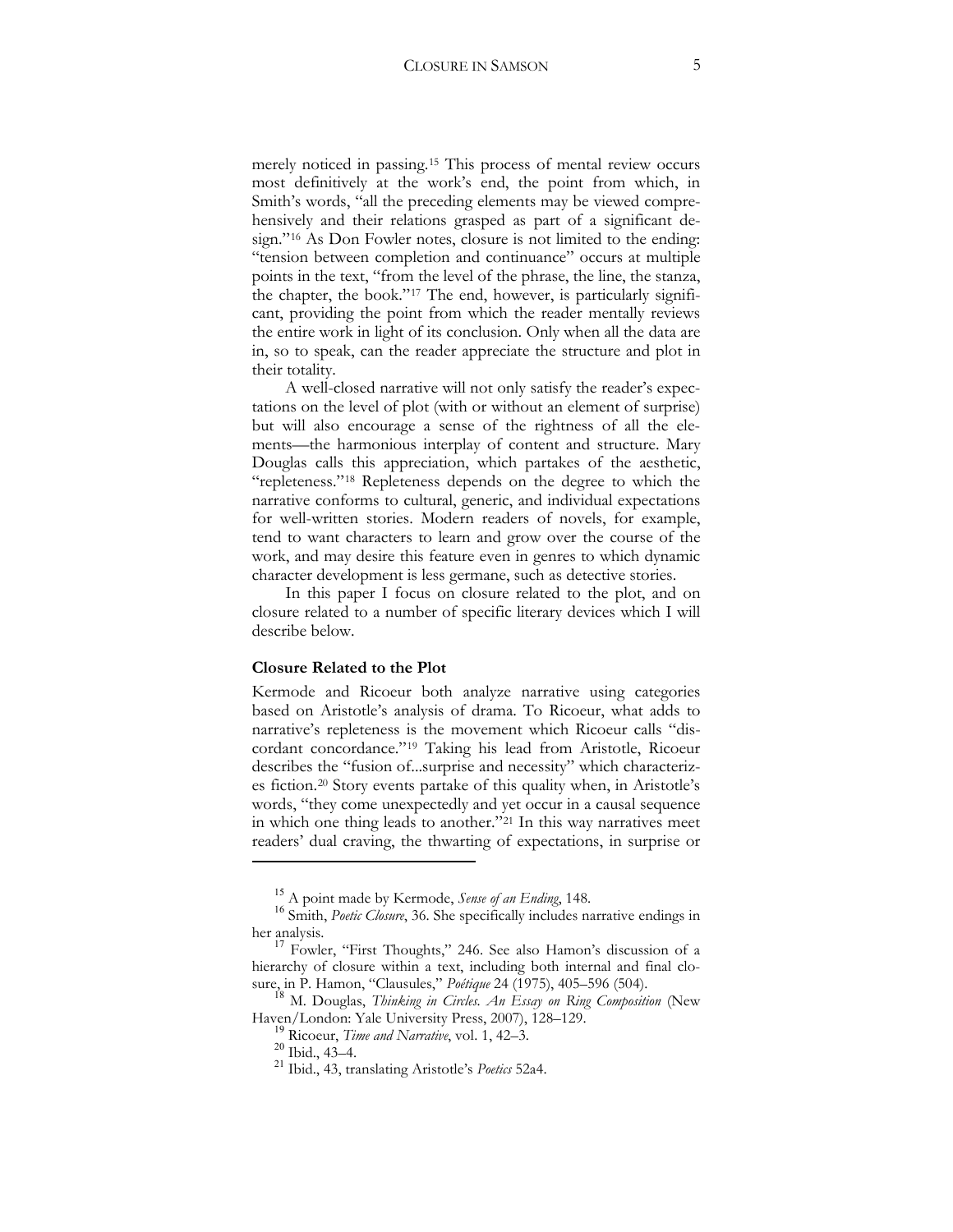suspense, as well as their fulfillment. Ricoeur elaborates on this paradox in his discussion of the different kinds of mimesis that narrative requires. He defines mimesis<sub>1</sub> as the artist's imitation (or representation) of action, while mimesis<sub>2</sub> is the artist's act of creation or poetic composition.[22](#page-5-0) What characterizes action (and its imitation) is simply its successiveness: one thing follows another.<sup>[23](#page-5-1)</sup> What mimesis<sub>2</sub> adds is the beginning, middle, and end: elements which Aristotle and generations of literary critics have found so essential to narrative. Beginnings, middles, and ends are not part of real-life experience, says Ricoeur, but of art; "they are not features of some real action but the effects of the ordering" of the work.[24](#page-5-2) Artistic mimesis is thus not a mere "redoubling" of reality, as Plato would have it,[25](#page-5-3) but a mediation between the meaninglessness of mere succession and the meaningfulness of artistic rendering thereof. Narrative imposes coherence on its imitation of life.

It is in this mediating attribute of narrative that Kermode finds its special resonance and draw. Claiming that our craving for works with coherent design comes from our angst that our own lives lack plan and purpose, Kermode sees fiction's chief function as consolation. For Kermode, fiction consoles by presenting a world in contrast to our own all-too-contingent one. In the world of fiction, seemingly banal or purposeless events are shown, at the end, to be meaningful. For Kermode, narrative fulfills this consolatory function only if it bears some resemblance to the "mere successivity" of real life—hence the need for *peripeteia*, which he calls "disconfirmation followed by a consonance," actions which seemingly lead in the wrong direction.[26](#page-5-4) "The more daring the *peripeteia*, the more we may feel that the work respects our sense of reality," he writes.[27](#page-5-5) In this way narrative fiction thus presents a portrait wherein the expected end arrives by unexpected means, suggesting that real life may work the same way. Closure at the level of the plot thus has a significant task—offering readers a way to see their lives as meaningful, based on their inference of a guiding hand in the real world akin to the author's hand in the story.

#### **Literary Features Enhancing Closure**

A number of features on the surface of the text add to the sense of closure readers experience at final or intermediate stopping points.

<span id="page-5-4"></span><span id="page-5-3"></span><span id="page-5-2"></span><span id="page-5-1"></span><span id="page-5-0"></span><sup>22</sup> Ibid., 45–6. <sup>23</sup> Ibid., 39. <sup>24</sup> Ibid., 30. <sup>25</sup> Ibid., 45. <sup>26</sup> Kermode, *Sense of an Ending*, 18. He uses the term somewhat differently from Ska's definition in "*Our Fathers Have Told Us*." *Introduction to the Analysis of Hebrew Narratives* (*SubBib*, 13; Rome: Editrice Pontificio Istituto Biblico, 1990), 27–29. <sup>27</sup> Kermode, *Sense of an Ending*, 18.

<span id="page-5-5"></span>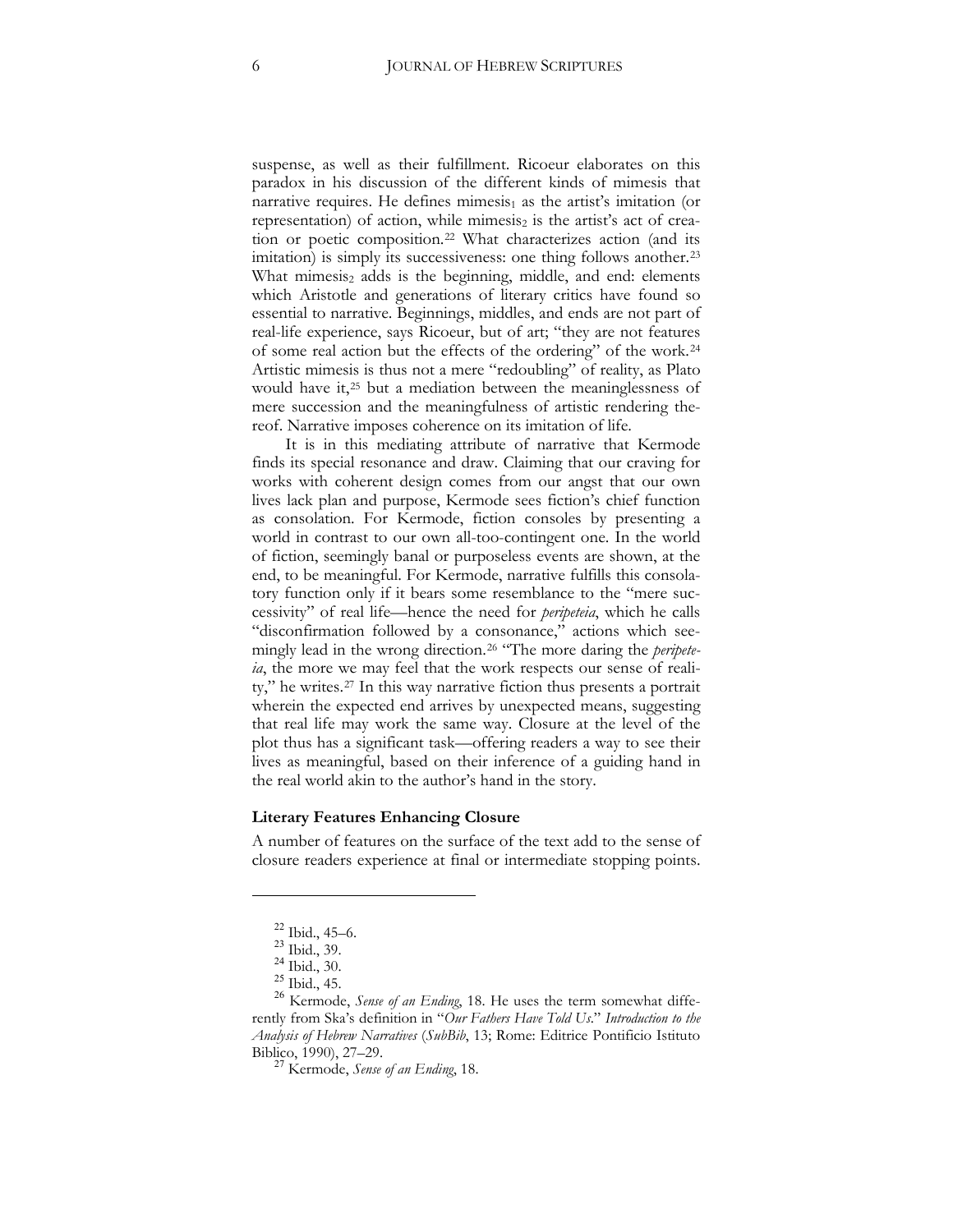These features can enhance plot closure by facilitating retrospective patterning, and many have other closural effects as well. My discussion of these features relies on the work of discourse analysts as well as on Smith's, whose study of poetic closure—much of it highly relevant to narrative as well—remains in many ways unsurpassed.

From the perspective of discourse analysis, closure requires recognition of the unity of a work (its coherence and cohesion) as well as its ending. Narrative coherence results from perceptions of structure and meaning, including consistent characterization, a causally-linked plot, and an overarching theme. Cohesion is the degree to which the meanings of different sentences or textual elements relate to each other, and is established through use of pronouns, conjunctions, repeated vocabulary, analepses and prolepses, and similar techniques. Endings provide stronger closure when they terminate a section of text viewed as unified. Closure is also strengthened when endings are signaled or embellished by specific literary features in the concluding parts of a narrative or coherent portion thereof (e.g., a paragraph or episode).

One source of closure is the "boundary marker*"*—a term discourse analysts use for a device signaling the end, or impending end, of a body of text (oral or written)[.28](#page-6-0) Boundary markers for written works may consist of themes, topics, or formal aspects of the text, potentially including phonological, syntactic, lexical, and other elements. Boundary markers tend to be specific to culture and genre.[29](#page-6-1) One principle means by which they work is simply convention: readers note them in passing and expect an ending. The sense of rightness readers experience when their prediction is fulfilled adds to the markers' closural force.[30](#page-6-2) An example of a formal boundary marker in biblical narrative is the end-frame for episodes in Judges, tallying the number of years a specific individual led Israel. Readers of the book of Judges recognize this device as code for "account over. Back to the Judges frame and the next story." A lexical boundary marker is the word  $\mathsf{tx}$ , "then," which may signal closure of a smaller-scale literary unit in poetry or narrative.[31](#page-6-3) A common topical boundary marker is a major character's return to the place he occupied before the story began.[32](#page-6-4)

<span id="page-6-0"></span><sup>28</sup> C. Wyckoff, "Have We Come Full Circle Yet? Closure, Psycholinguistics, and Problems of Recognition with the *Inclusio*," *JSOT* 30 (2006), 475–505.

<span id="page-6-1"></span><sup>29</sup> Longacre describes cultural and generic variations in boundary markers. R.E. Longacre, "The Paragraph as a Grammatical Unit," Talmy Givón (ed), *Discourse and Syntax* (SS, 12; New York: Academic, 1979), 115–

<span id="page-6-2"></span><sup>134.</sup><sup>30</sup> Smith, *Poetic Closure*, 154. <sup>31</sup> Wyckoff, "Have We Come Full Circle Yet?"

<span id="page-6-4"></span><span id="page-6-3"></span><sup>&</sup>lt;sup>32</sup> S. Bar-Efrat, *Narrative Art in the Bible* (JSOTSup, 70; Sheffield: Almond Press, 1989), 130.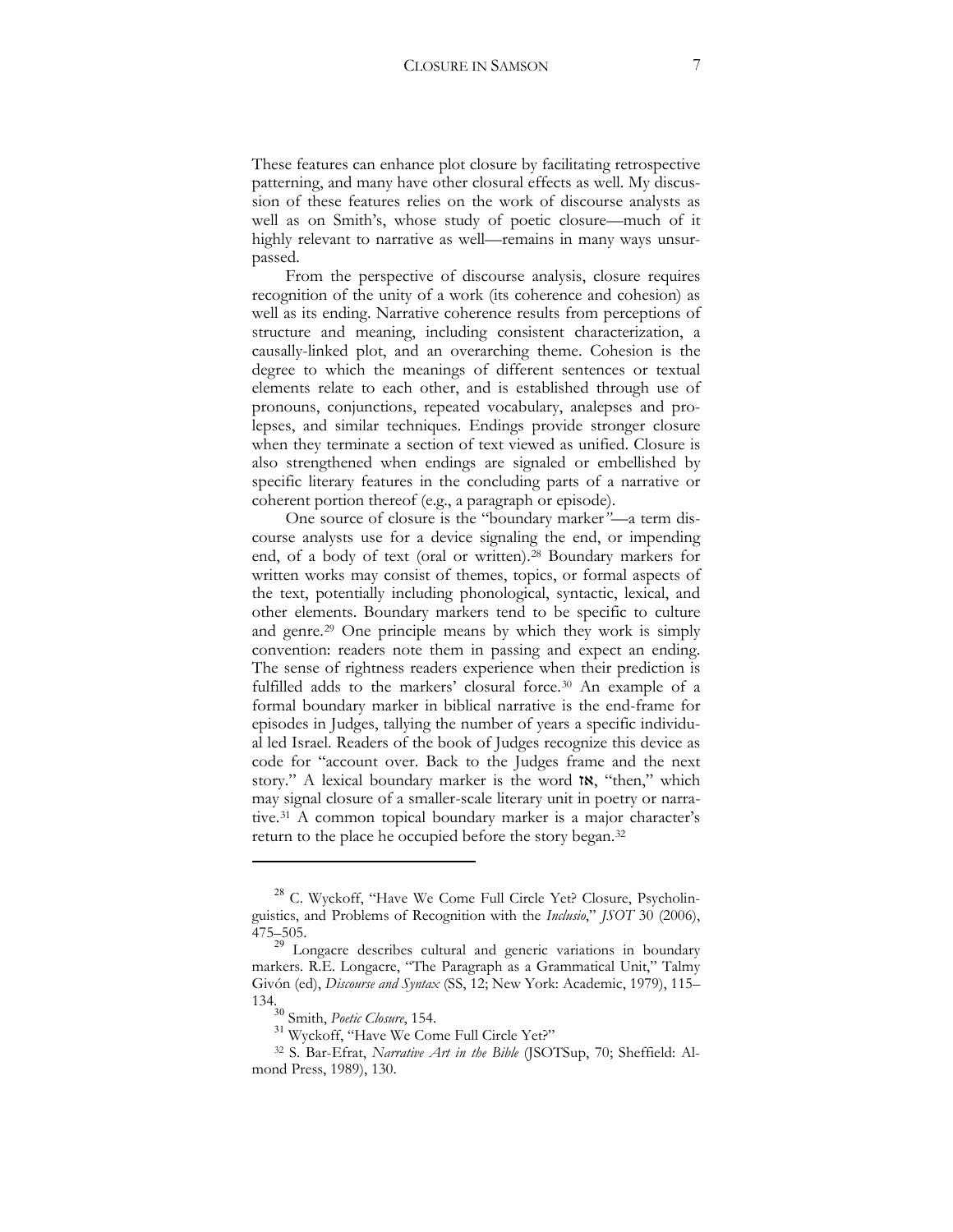As Smith points out, conventions for concluding a work often become so because they are closural in more ways than convention alone.[33](#page-7-0) The effects on the reader thus have the capacity to transcend place and time, so that modern as well as ancient readers respond to certain closural techniques. It is no surprise, then, that boundary markers identified by Smith or analysts of western narrative discourse overlap significantly with techniques recognized by biblical scholars. Smith analyzes a number of the processes by which closural devices work, above and beyond their function as conventions. Some devices work by using repetition to "complete" a structural form: circular patterns (ABA and variants) or symmetry (ABAB) are included here, whether of small units (words, lines) or larger sections of the work.[34](#page-7-1) Other techniques disrupt readers' expectations that the work will continue by altering a pattern of repetition. Examples of such disruption include final lines which are markedly shorter or longer than average.[35](#page-7-2) A very common biblical boundary marker, found at the end of unified sections of text of any length, is a change from the standard verb-subjectobject (VSO) order used in mainline narrative to SVO, and a concomitant switch from *wayyiqtol* verb forms to *qatal*. Heller finds this shift consistently in the narrative works he analyzes, typically in locations where no ויהי or other initial boundary marker indicates the succeeding paragraph.[36](#page-7-3) Expectations of an ending can also arise from changes in the pattern of repetition of story events. This principle explains much of the closural effect of the "stair-step" or "folkloric" sequence of two or three repetitions of plot events (Cinderella's step-sisters trying on the shoe) with a change in the next (Cinderella tries—and it fits!).

Smith argues that some literary features—not necessarily those considered boundary markers by discourse linguists enhance closure by adding to the sense of stability at the close, thus providing a sense of "conviction and aphoristic rightness."[37](#page-7-4) One such feature is a gnomic or epigrammatic statement, typically

<sup>33</sup> Smith, *Poetic Closure*, 30–31.

<span id="page-7-2"></span><span id="page-7-1"></span><span id="page-7-0"></span><sup>&</sup>lt;sup>35</sup> Ibid., 42–44. Another common way to produce structural closure, particularly in poetry, is to significantly alter the pattern of repetition in the penultimate line with a return to the previous pattern at the end. <sup>36</sup> R. Heller, *Narrative Structure and Discourse Constellations. An Analysis of* 

<span id="page-7-3"></span>*Clause Function in Biblical Hebrew Prose* (HSS, 55; Winona Lake, Ind.: Eisenbrauns, 2004), 26, 54. Heller describes the function of single, independent non-*wayyiqtol* clauses as ending episodes and "divid[ing] the longer text into smaller, cohesive blocks (i.e., paragraphs) of narrative." In Judges 13– 16 I found that such clauses did not appear at the end of episodes or smaller units with the consistency he describes in his own corpus (the Joseph novella and David's Court Narrative). When these clauses did appear, however, they occurred at the ends of unified textual blocks. <sup>37</sup> Smith, *Poetic Closure*, 159.

<span id="page-7-4"></span>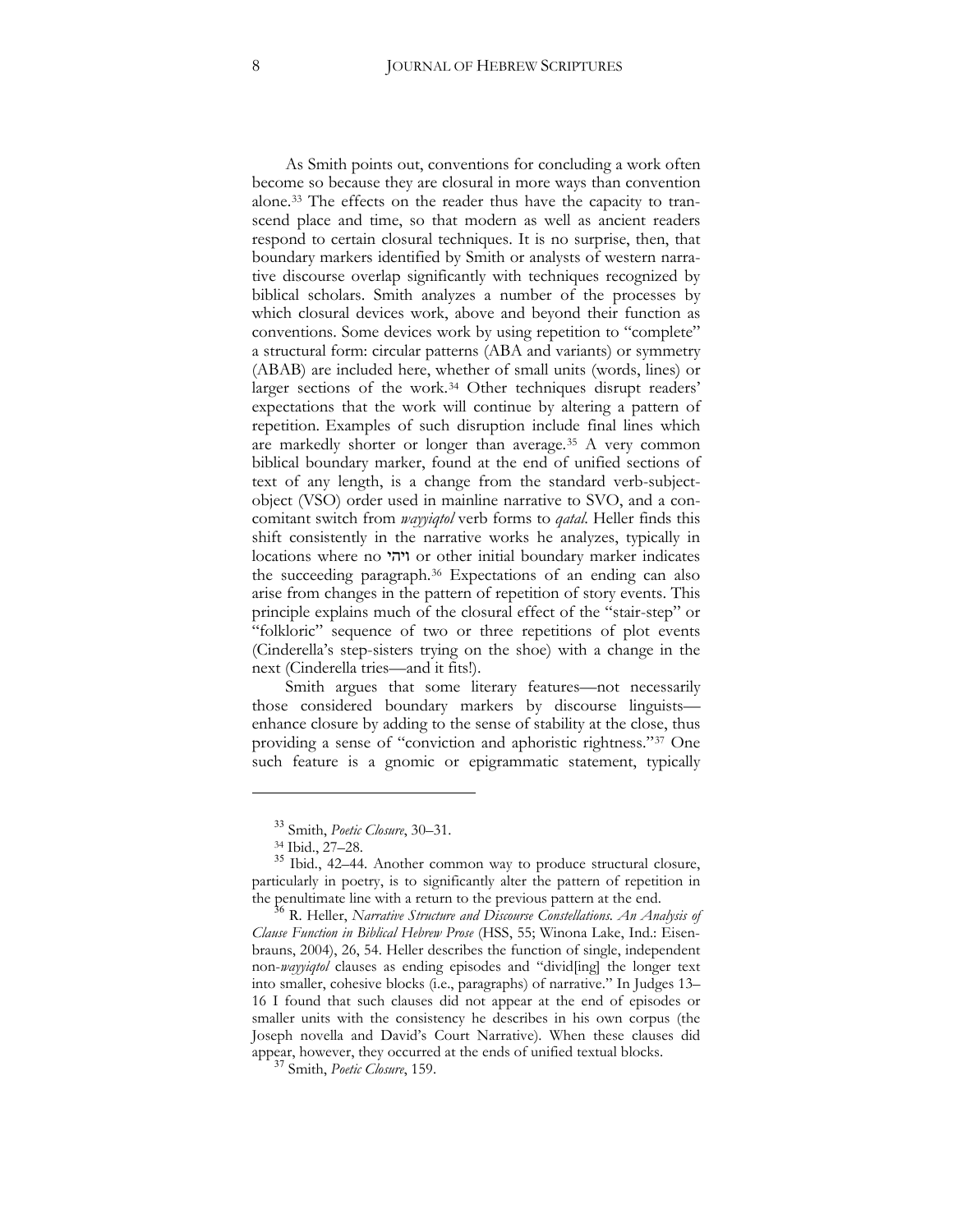marked by concision and internal parallelism and commonly containing alliteration or other wordplay. Another closural technique is an unqualified or superlative assertion ("the most," "the best"). Also closural are words such as "end," whether referring to the end of the work or not; and allusions to sleep, homecoming, or death.<sup>[38](#page-8-0)</sup> These last two categories suggest rest and stability by bringing to mind associated states or events. These features may occur at various points in a text, not only at the end; but when they occur at the end, they carry closural force.

Labov's classic analysis of oral narrative uses different language to describe several elements with closural effects.[39](#page-8-1) Adele Berlin has noted the applicability of his work to biblical literature.[40](#page-8-2) Labov describes six parts in a "complete" narrative, of which three typically occur at the end, "signalling that the narrative is finished."[41](#page-8-3) The most basic of these is the *result* or *resolution*, which answers the question "what finally happened?" The second is the *coda*, "bridging the gap between the moment of time of the end of the narrative proper and the present"[42](#page-8-4) by informing the audience of the current status of actor or narrator. Codas seal off the series of events comprising the story, indicating that "none of the events that followed were important to the narrative."[43](#page-8-5) The final closural element, the *evaluation*, shows the point of the narrative. It answers the question "So what?" Evaluations—which need not occur at the narrative's end—work to intensify aspects of the story, slow the action, or reveal the narrator's or another's thoughts, among other effects.[44](#page-8-6) Whether stated by the narrator, voiced by a character, or inferred from descriptions of activity, evaluations typically involve

<span id="page-8-1"></span><span id="page-8-0"></span><sup>&</sup>lt;sup>38</sup> Ibid., 172–185, 197.<br><sup>39</sup> W. Labov, *Language in the Inner City. Studies in the Black English Vernacular* (Philadelphia: University of Pennsylvania Press, 1972), 354–393.<br>Many narratives lack some of these features.

<span id="page-8-2"></span><sup>&</sup>lt;sup>40</sup> A. Berlin, *Poetics and Interpretation of Biblical Narrative* (Winona Lake, Ind.: Eisenbrauns, 1994).

<span id="page-8-4"></span><span id="page-8-3"></span><sup>&</sup>lt;sup>41</sup> Labov, *Language*, 365.<br><sup>42</sup> Labov, *Language*, 365.<br><sup>43</sup> Ibid., 366. Etiologies function as codas at the ends of many biblical<br>narratives, as Ska notes in *"Our Fathers Have Told Us,"* 31.

<span id="page-8-6"></span><span id="page-8-5"></span><sup>&</sup>lt;sup>44</sup> Labov describes four varieties of evaluations. *Intensifiers* such as repetition, marked lexical items, ritual utterances (that is, formulaic phrases such as "and there it was") and words such as *all* heighten and slow the action. *Comparators* contrast what did happen with what did not, by means such as questions, superlatives, comparatives, and metaphors. *Correlatives* constitute descriptive language or depictions of simultaneous events which provide a background to the main action. *Explicatives* present information meant to help the audience understand events, including new realizations by characters. Evaluation typically occurs just before the resolution but can occur elsewhere. Labov, *Language*.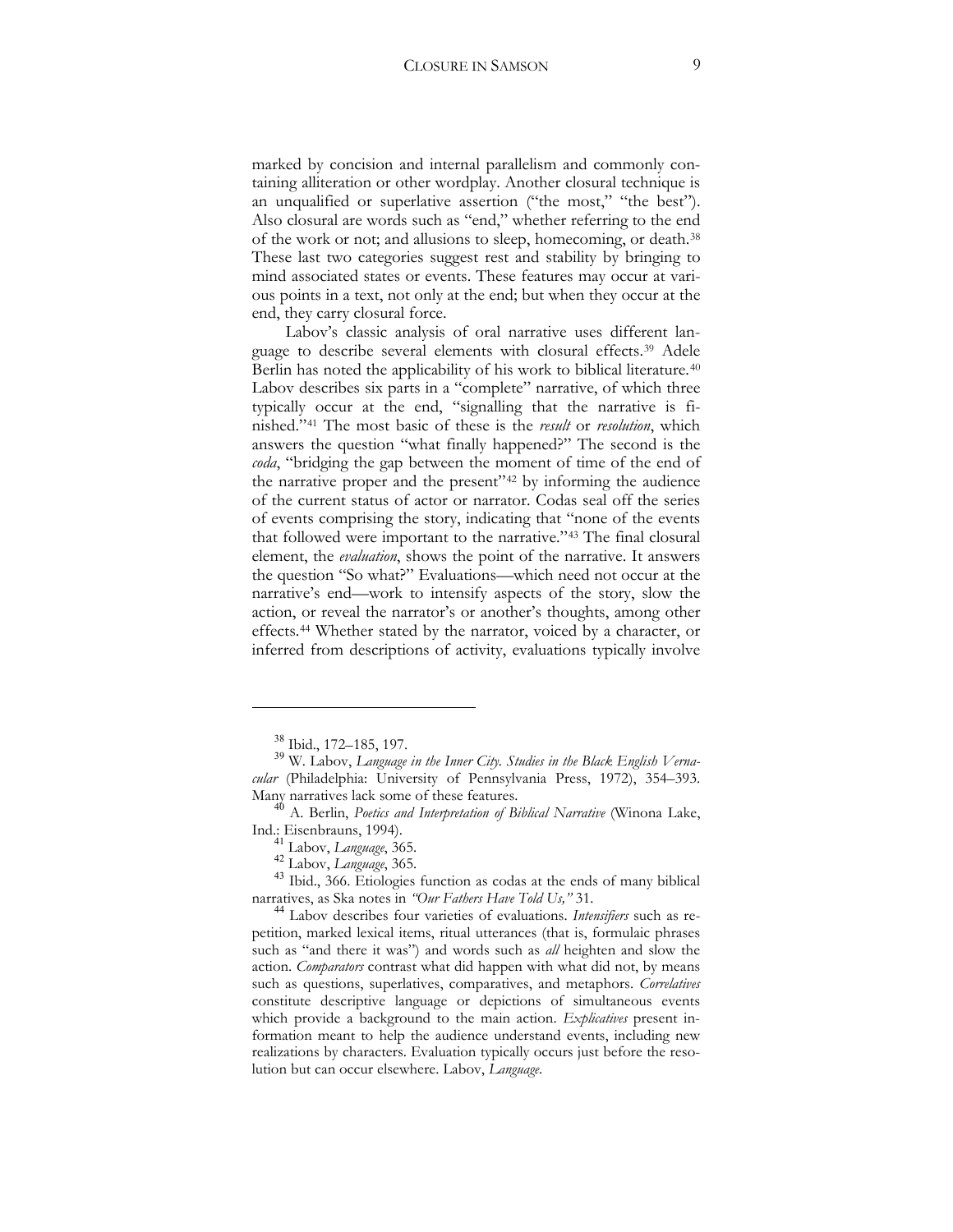syntactical changes which slow the action, thereby heightening the resolution's strength.[45](#page-9-0)

Isaac Gottlieb identifies four patterns which often occur at the end of biblical books, in a list overlapping considerably with features Smith analyzes. The book-endings which Gottlieb describes include references to death or cycles of time; words which mean end or *conclusion*; and the root שוב. Gottlieb considers these last two patterns to work by association, claiming that words phonologically similar to terms for *end* or  $\forall x$  also appear frequently in closing passages.[46](#page-9-1) Although Gottlieb examines strategies for ending biblical books, some of those he describes appear in the terminal sections of smaller units of works as well. For example, the root  $\psi$ in either *qal* or *hip'il* appears at the end of the stories of the Binding of Isaac (Gen 22:19), Judah and Tamar (Gen 38:29), and Jephthah's Daughter (Judg 11:31, 35, 39), among others.

Returning to the circular pattern Smith describes, one structural closural device deserves special mention: the ring composition or chiasm (the difference being whether the central element is re-peated or not; not all scholars consider this of significance).<sup>[47](#page-9-2)</sup> Welch notes that one of the purposes of such structures is "emphasizing the feeling of closure."[48](#page-9-3) Variant forms range from the inclusio—where repetitions occur only at the beginning and end to the more elaborate form described by Mary Douglas, which includes "an exposition, a split into two halves, a central place or

<span id="page-9-0"></span><sup>45</sup> H. Bonheim, *The Narrative Modes: Techniques of the Short Story* (Cambridge: Brewer, 1982) describes "narratorial comments," similar to Labov's evaluations (at least those voiced by the narrator) and including what Labov calls codas. Crouch has applied Bonheim's work to closure in biblical narrative with interesting results. W. Crouch, *Death and Closure in Biblical Narrative* (SBL, 7; New York: Peter Lang, 2000). Both Crouch and Bonheim demonstrate that such comments slow the narrative pace near the end of a story, thus providing a boundary marker in the form of dis-

<span id="page-9-1"></span>course type. <sup>46</sup> Isaac Gottlieb, "*Sof Davar:* Biblical Endings," *Prooftexts* 11 (1991), 213–224.

<span id="page-9-2"></span> $^{47}$  Fokkelman and Martin, for example, distinguish the ABCC'B'A' chiastic or criss-cross pattern from the ABCDC'B'A' (concentric circle) pattern of ring composition. J.P Fokkelman, *Reading Biblical Narrative. A Practical Guide* (TBS, 1; trans. I. Smith; Leiden: Deo, 1999), 117; G. Martin, "Ring Composition and Related Phenomena in Herodotus," 14 Dec. 2004: 1–40. Cited 10 December 2007. Online: http://faculty.washington.edu/garmar/RingCompositionHerodotus.pdf; Biblical Narrative." In contrast, Radday diagrams the 'perfect chiasm' as ABC–D–C'B'A'. He also indicates that deviations are common. Y. Radday, "Chiasmus in Hebrew Biblical Narrative," J. Welch (ed), *Chiasmus in Antiquity* (Siegburg: Gerstenberg, 1981), 50–117 (especially 52). <sup>48</sup> J. Welch, "Criteria for Identifying and Evaluating the Presence of

<span id="page-9-3"></span>Chiasmus," J. Welch and D. B. McKinlay (eds), *Chiasmus Bibliography* (Provo, Utah: Research Press), 157–174 (162).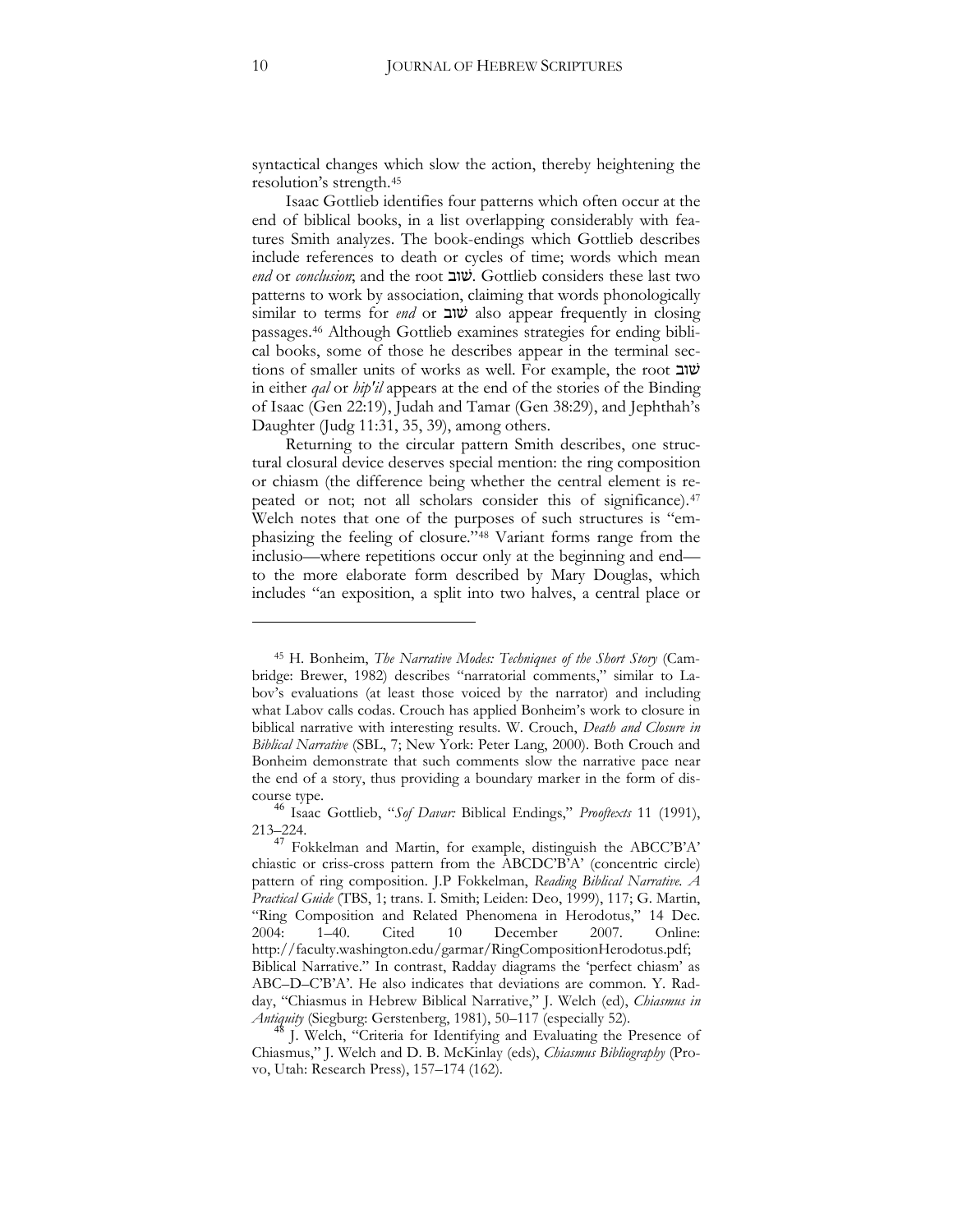mid-turn matched to the exposition, identifiable parallel series, and an ending."[49](#page-10-0) The ending contains elements found in the exposition as well as the midpoint. A second ending Douglas calls a "latch" may follow, also reflecting back on motifs in the exposition.[50](#page-10-1) Ring compositions (as I use the term, meaning a series of concentric circles with or without a repeated center) provide builtin boundary markers; readers begin anticipating the ending once they recognize that the midpoint has been reached. Inclusios, on the other hand, merely signal the end. As with any form using distant repetition, the effectiveness of ring compositions requires the audience's initial awareness and later recollection of re-occurring elements. Unusual or striking terminology, morphology, or syntax can draw the audience's attention to the first use of elements to be repeated, thus making the structure perceptible.<sup>[51](#page-10-2)</sup>

Robert Longacre and his fellow text linguists envision a narrative text as an expandable "paragraph," into which smaller paragraphs can be embedded, each paragraph representing a section of discourse organized around a unified topic.[52](#page-10-3) Boundary markers help readers navigate the text, signaling intermediate as well as final stopping points. In some cultures and genres, certain boundary markers have specific functions within a text genre, for example closing an episode but leave open its connection to a larger narrative, just as commas, semicolons, and periods signal different degrees of closure at the end of a clause.[53](#page-10-4) In other genres or cultures, boundary markers (or other closural devices) may be less specific: for example, story-length ring compositions may contain smaller units or episodes which are themselves structured as rings.<sup>[54](#page-10-5)</sup> Boundary markers may also cluster at the ends of episodes or larger units, their combined effects generating a greater sense of closure than any one used alone.

#### **PART II: AN ANALYSIS OF CLOSURE IN JUDGES 13–16**

Below I review the kind of closural and cohesive devices occurring in the Samson narrative at two different levels: larger units and smaller episodes. I analyzed the narrative for distinct and explicit chains of causality and character constellations, distinguishing three

<span id="page-10-1"></span><span id="page-10-0"></span><sup>&</sup>lt;sup>49</sup> Douglas, *Thinking in Circles*, 43.<br><sup>50</sup> Many discussions of chiastic structure fail to mention two features Douglas describes: the optional latch or the convention of a midpoint matched to the exposition.<br><sup>51</sup> Wyckoff, "Have We Come Full Circle Yet?" The point has been

<span id="page-10-3"></span><span id="page-10-2"></span>made by others as well.<br><sup>52</sup> Longacre, "The Paragraph as a Grammatical Unit."<br><sup>53</sup> See Philippe Hamon's discussion of a hierarchy of closure within a

<span id="page-10-4"></span>text, including both internal and final closure, in "Clausules," 504. <sup>54</sup> Many critics have described this feature. See, for example, Douglas,

<span id="page-10-5"></span>*Thinking in Circles*, 18, 39, and Radday, "Chiasmus in Hebrew Biblical Narrative."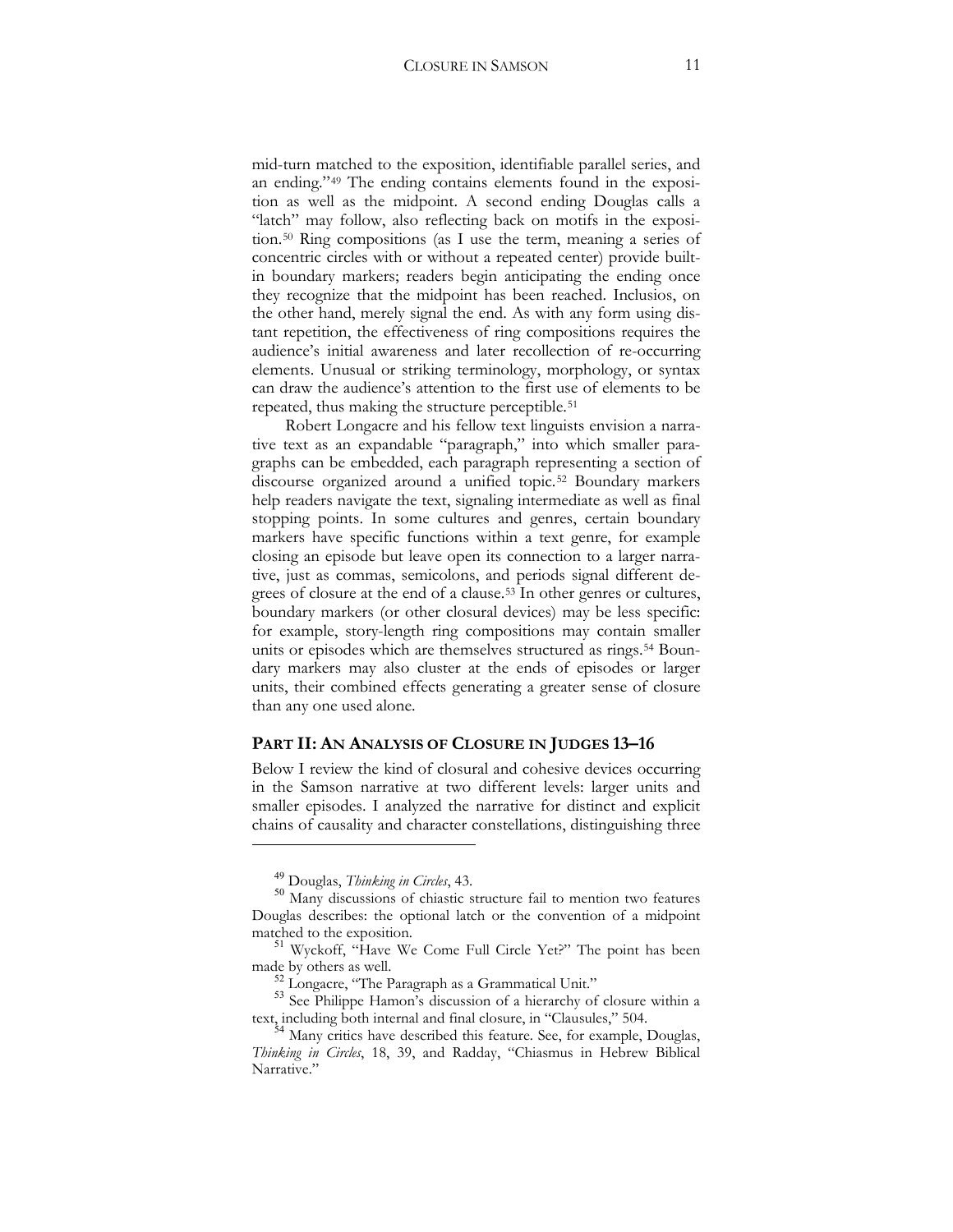large units  $(13:2-25; 14:1-15:19;$  and  $16:4-31a)$  and one small  $(16:1-3,$  the story of the prostitute in Gaza).<sup>[55](#page-11-0)</sup> I divided the units into episodes based on changes in setting, primary characters, and topic. Each episode contains one or more scenes, summary expositions, or closings, and in most cases narratorial comments of various sorts. I evaluate separately the Judges framework in 13:1 and 16:31b as well as the anomalous 15:20, an early iteration of the endframe in 16:31b tallying Samson's twenty years as a judge.

I analyze what an attentive modern reader knowledgeable in Hebrew and biblical narrative conventions might experience in the way of closure in each unit and episode. This reader does not correspond precisely to an actual individual, not even myself, and is in fact an impossible construction—for somehow the reader achieved some sensitivity to biblical language and conventions with no prior knowledge of the Samson story. At the end I consider how closural devices and retrospective patterning at different points in the narrative affect this reader's understanding of Judges 13–16 as a unified composition.

#### **Unit One: Judg 13:2–25**

 $\overline{a}$ 

The first unit—the angel's annunciation of Manoah's wife's pregnancy—focuses on Samson's parents, introducing Samson himself at the very end. Within the unit's single episode appear a number of boundary markers, including independent *qatal* clauses, larger and smaller rings, and the word **18**. Boundary markers combine with other stylistic closural techniques at two principle junctures: 13:21, and the unit's final two verses, 13:24–25. As I indicate below, verse 13:21b wraps up a major theme in the unit, while verses 13:24–25 resolve the problem identified at the beginning, so that the intensification of boundary markers coincides with closure at the level of theme and plot. Cohesive devices include repetitions of key words, phrases, and events—some unique to this unit, and others extending into other parts of the narrative. Both the unit's content and its literary techniques leave the reader expecting more, relating this unit to those that follow.

From its first verse, the narrative sets up the reader's expectations regarding the way the unit is likely to end—regarding not only its plot, but its wording as well. The opening verse 13:2 serves as the unit's exposition, introducing Samson's parents and the unit's central problem, Manoah's wife's infertility. The isolated, independent *qatal* clause !+'+# at the end of 13:2 indicates that the verse constitutes the first paragraph of text.<sup>[56](#page-11-1)</sup> Since the opening phrase

<span id="page-11-1"></span><span id="page-11-0"></span><sup>55</sup> Most analysts consider chapter 16 as a block, although Kim in *The Structure of the Samson Cycle* considers 16:1–3 to form part of the same "canto" as chapters 14 and 15. Using my criteria for distinction, it belongs to neither unit two nor unit four. <sup>56</sup> As noted earlier, Heller, *Narrative Structure*, describes the isolated, in-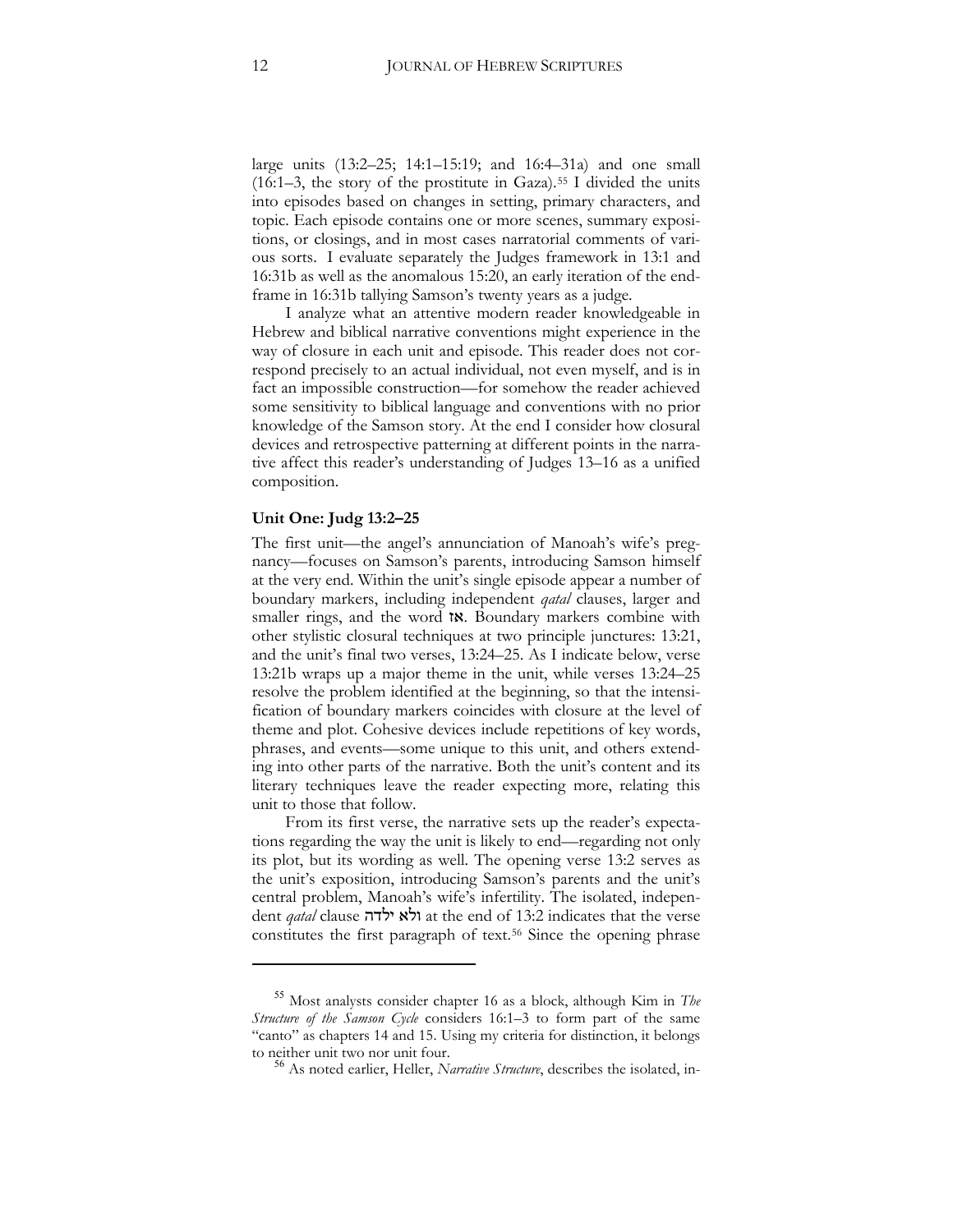(that is, ויהי איש אחד) is standard for introducing a protagonist's father or other ancestor,<sup>[57](#page-12-0)</sup> the reader expects both an annunciation type scene and a longer story, in which the child to be born is the real hero. Sensitive to biblical conventions, the reader notes in passing key words and syntax in the exposition, expecting to encounter them again in the likely event of an inclusio or ring composition. The reader's expectations will be confirmed when key words from 13:2a recur both at the end of the unit and at the end of the entire Samson narrative.

The effect of the *qatal* boundary marker at the verse's end is to create a slight pause for comprehension, setting off both lexemes and message. In Judges 13–16, virtually all verbs in non-*wayyiqtol* forms communicate important information of one sort or another. Verse 13:2b informs the reader of the unit's central plot issue, the infertility of Manoah's wife, in the process making use of a peculiarity of Hebrew narrative syntax. Since the verb form used for mainline events, *wayyiqtol*, does not normally take a negative particle, negative clauses like this one frequently occur as  $\aleph$  plus *qatal*, a form ideally suited to identifying problems.

Two key roots are particularly significant in this unit: ראה ידע, both addressing important themes. In Judges 13, the root ידע acts as a both a cohesive device and an indicator of theme. [58](#page-12-1) Exum notes its structural use as well in framing the entire unit.[59](#page-12-2) The root's salience is increased by its appearance at clause- or paragraph-ends, in marked forms, and in structurally-marked configurations, as in the ring 13:19b and 20b, where it appears as a masculine plural active participle reflecting the behavior of Manoah and his wife. The salience generated by this unusual morphology and its repetition in vv 19b and 20b may lead the reader to remember both its form and its context when the masculine plural active participle of !: recurs in the final unit's last episode. Thus this root serves to unite first and last units as well as unifying unit one, adding to the reader's sense of the planfulness underlying the whole.

Another thematically-important root in Judges 13–16 is  $y\rightarrow$ , which occurs twice in this unit in narratorial comments, both times in *qatal* (13:16b, 21b). The first use appears in a comment indicating Manoah's obliviousness to the angel's identity as God's messenger, the second in a comment indicating Manoah's later recognition of the angel's divine origin.[60](#page-12-3) The marked syntax leads the reader to

<u>.</u>

<span id="page-12-0"></span>dependent *qatal* clause as ending paragraphs of text.<br><sup>57</sup> S. Niditch, *Judges. A Commentary* (OTL; Louisville/London: Westminster John Knox, 2008), 141nb. She cites Y. Amit, "'There was a man . . . and his name was . . .': Editorial Variations and Their Tendenz" (Hebrew). *Beth Mikra* 30 (1984/85), 388–99. <sup>58</sup> M. Halliday and R. Hasan, *Cohesion in English* (London: Longman,

<span id="page-12-3"></span><span id="page-12-2"></span><span id="page-12-1"></span><sup>1976).</sup> <sup>59</sup> Exum, "Promise and Fulfillment." <sup>60</sup> Amit considers the whole of Judges 13 to be editorially recast from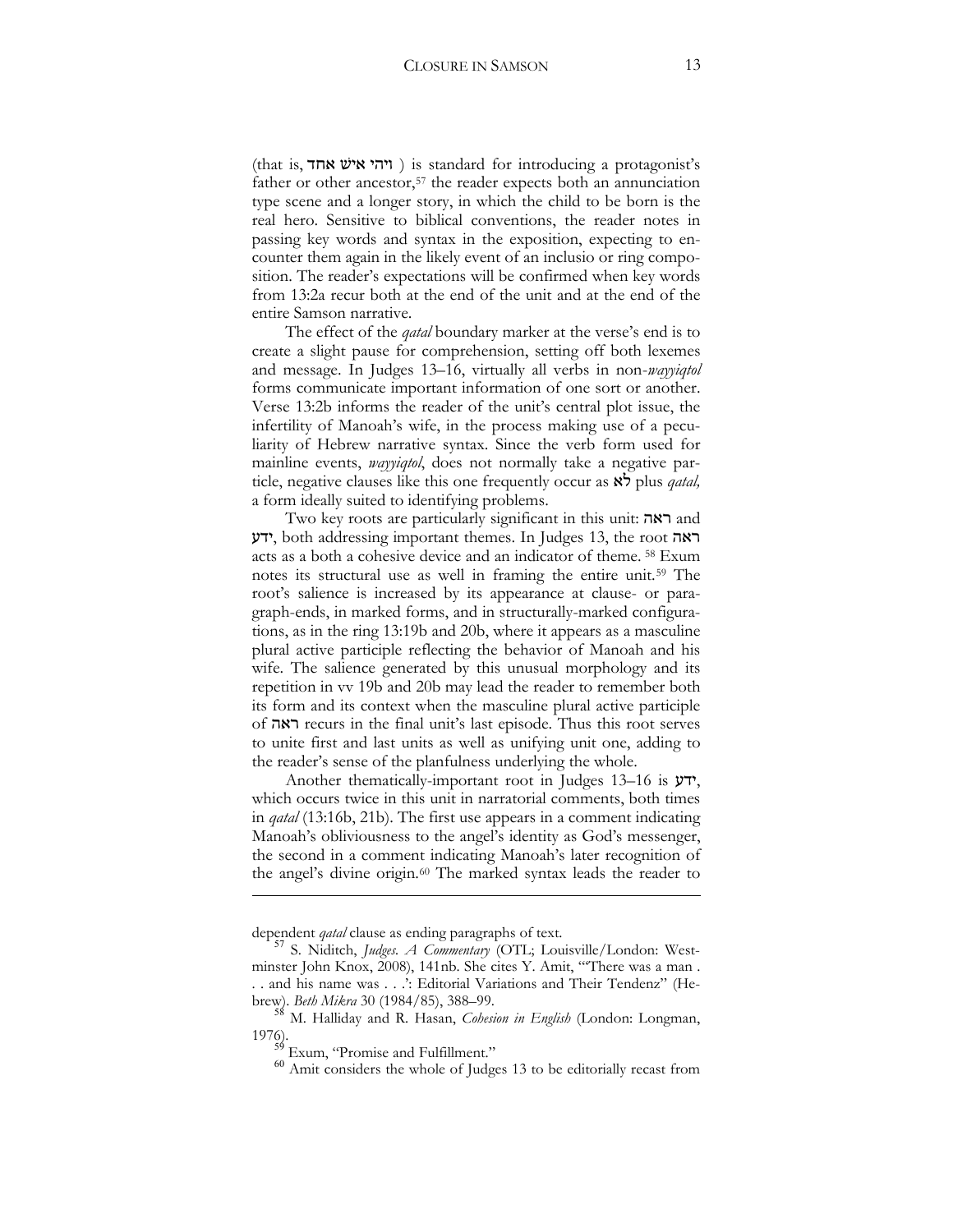give extra attention to each clause in which the verb occurs, resulting in a frisson of recognition when the root  $\mathcal{V}$  recurs, twice in unit two and twice in unit four, always in non-*wayyiqtol* forms. As with ראה, the repetition of a key-word increases the cohesion within unit and entire narrative, while the link between thematic meaning and plot events adds to coherence. (As Exum, Crenshaw, and others point out, the theme of knowing and not knowing will fea-ture large in subsequent units involving secrets.)<sup>[61](#page-13-0)</sup> The highlighting of the two uses of  $\gamma$ ' in chapter 13 by means of their marked syntax tells the reader that Manoah's change of view is important. The character development which Manoah undergoes adds to the modern reader's sense of the unit's coherence to this point. Much later, in retrospective patterning after unit two, the reader may recognize the shift in Manoah's understanding as a thematic foreshadowing of the shift in the reader's own. This realization will increase the reader's sense of closure at the unit's end.

The unit's cohesion is increased as well through the three-fold repetition-with-changes of the angel's instructions. The repetition of the instructions as well as their heightened, repetitive language (including repetitions of +), an intensifying "quantifier" in Labov's terminology),<sup>[62](#page-13-1)</sup> enhances later recall, important for the plot.

Verse 13:21 contains a number of closural features whose impact is diminished because of the verse's structure. Verse 13:21a, on its own, appears to be the story-ending technique Labov calls a coda, which moves out of the story-time by addressing events later in time—or in this case, the non-existence of such events: "The angel of the Lord never appeared to Manoah and his wife again." The verb's *qatal* formulation suggests that the clause could end a paragraph or larger unit of text. The verse continues, however: "Then Manoah knew that he was an angel of the Lord," with  $\gamma$  in *qatal*, as noted above. Like the English word "then," **tx** can have either a temporal or a logical meaning (i.e., "afterwards" vs. "therefore").<sup>63</sup> The order of clauses in 13:21 implies that here  $\alpha$  means "therefore", as if 13:21a explained how Manoah came to the new understanding of the messenger's divine origin revealed in 13:21b. Logic and context, however, suggest Manoah came to his realization when he observed the angel's disappearance in the altar's flame (13:20), rather than from a future non-event (the absence of the angel's reappearance during his lifetime). The reader takes a mo-

-

a birth story to one stressing Manoah's shift from disbelief to belief in the

<span id="page-13-0"></span>angel's appearance. *Book of Judges*, 289–304.<br>
<sup>61</sup> Crenshaw, "The Samson Saga," 487–488; Exum, "Aspects of Sym-<br>
metry and Balance," 8–9.<br>
<u><sup>62</sup></u> Labov, *Language*.

<span id="page-13-2"></span><span id="page-13-1"></span><sup>&</sup>lt;sup>63</sup> B. Waltke and M. O'Connor, *An Introduction to Biblical Hebrew Syntax* (Winona Lake, Ind.: Eisenbrauns, 1990), 658.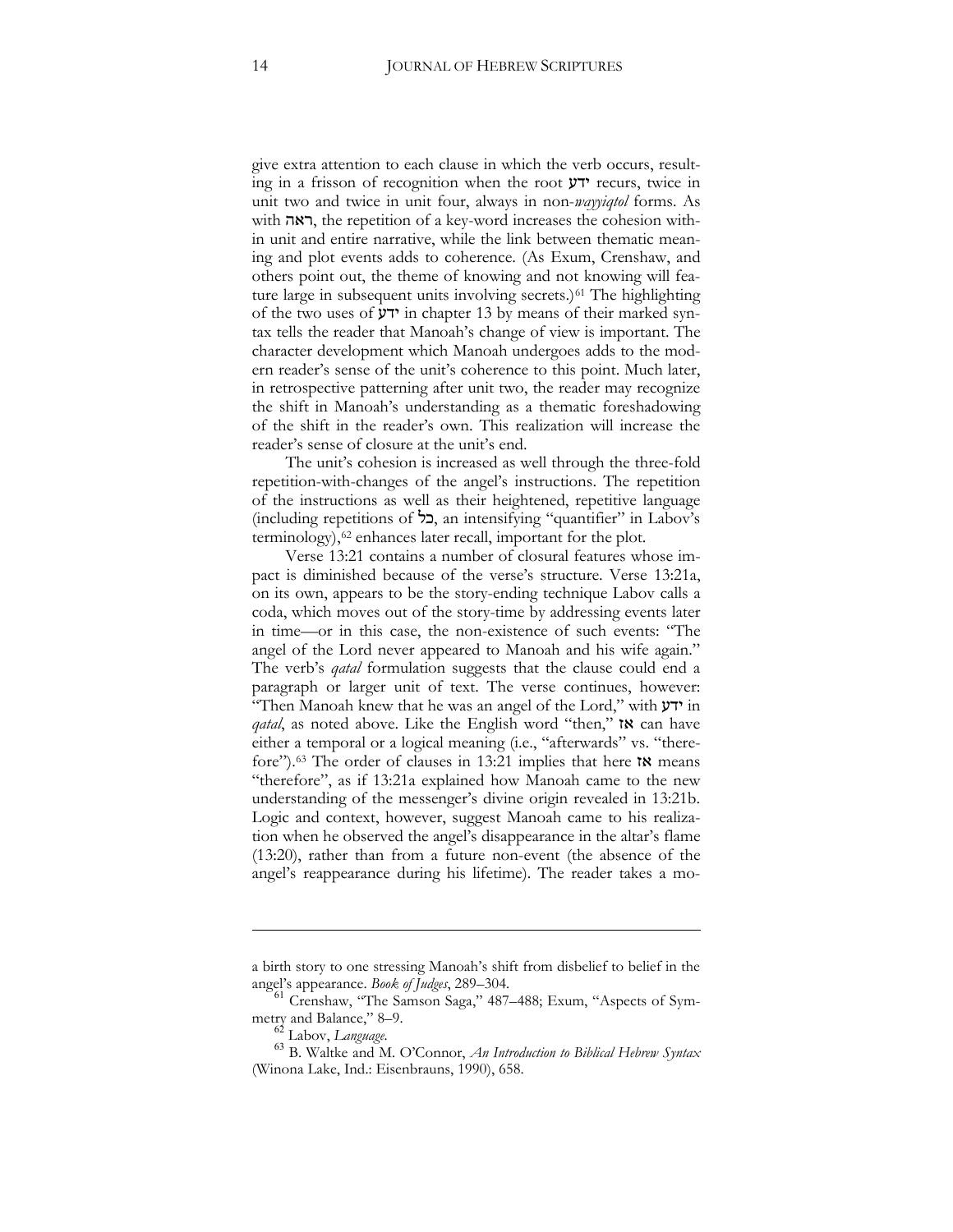ment to resolve this slight confusion, which undercuts the closural effects of  $\mathsf{tx}$  as a lexical boundary marker.<sup>[64](#page-14-0)</sup>

Two more verses (22–23) provide a bit of an anti-climax—the couple's disagreement over the danger of their experience. Following this, a series of closural conventions and techniques signals the end of episode and unit: the expected resolution of an annunciation type-scene with the birth of a son in  $13:24$ ; the end-inclusio to  $3:2$ in 13:25, naming tribe and town in chiastic order; and the rhythmic, repetitive parallelism within the final phrase: במחנה דן בין צרעה ובין +=<. Smith notes that parallelism or repetition in final lines adds to closure.[65](#page-14-1) Together these techniques provide a far greater sense of closure than do the ends of the preceding paragraphs.

Yet despite the concatenation of terminal closural devices, several features leave the unit open. The angel's pronouncement in v 5 that Samson "will begin to save Israel from the Philistines' hands" leaves the reader expecting a future fulfillment of the prediction. Exum notes the inclusio formed by Manoah's name in 13:2 and Samson's in 13:24, indicating "a shift in emphasis from father to son,"[66](#page-14-2) a shift confirmed by 13:24's last clauses, stating that the lad grew up and the Lord blessed him. The first part of 13:25 gives rise to the anticipation of adventures to follow, with use of the root הלל, "(to) begin." The combination of these strategies serves both to close the unit and to open it to the rest of the narrative.

In sum, the reader experiences the unit as an extended exposition, giving important information in story form about events preceding Samson's birth, and promising great things of Samson, with a hint of foreboding in Manoah's wife's words, "until the day of his death."

#### **Unit Two: Judg 14:1–15:19**

The second unit (14:1–15:19) contains four episodes. The first (14:1–14:20) presents Samson's desire to wed the Philistine girl in Timnah; his bare-handed slaying of the attacking lion; the riddle he presents at the wedding feast, involving the lion and honey; the cheating by the men of Timnah, who wheedle the riddle's answer from Samson's bride; and Samson's final slaughter of thirty Philistines from Ashkelon in revenge. In the second episode (15:1–8), Samson's father-in-law denies him access to the Timnah girl, whe-

<span id="page-14-2"></span><span id="page-14-1"></span><span id="page-14-0"></span><sup>64</sup> Wyckoff, "Have We Come Full Circle Yet?" <sup>65</sup> Smith, *Poetic Closure*, 157. <sup>66</sup> Exum, "Promise and Fulfillment," 57. Judges 13 also contains smaller inclusios identified by Exum in "Promise and Fulfillment": 13:3– 10, framed by the messenger "appearing"; and 13:19–23, framed by "taking." In between is a "fourfold asking and answer discourse between Manoah and the messenger." Exum sees the first inclusio as linked to the second inclusio by the root האה, which "functions as a framing device for the whole" (45).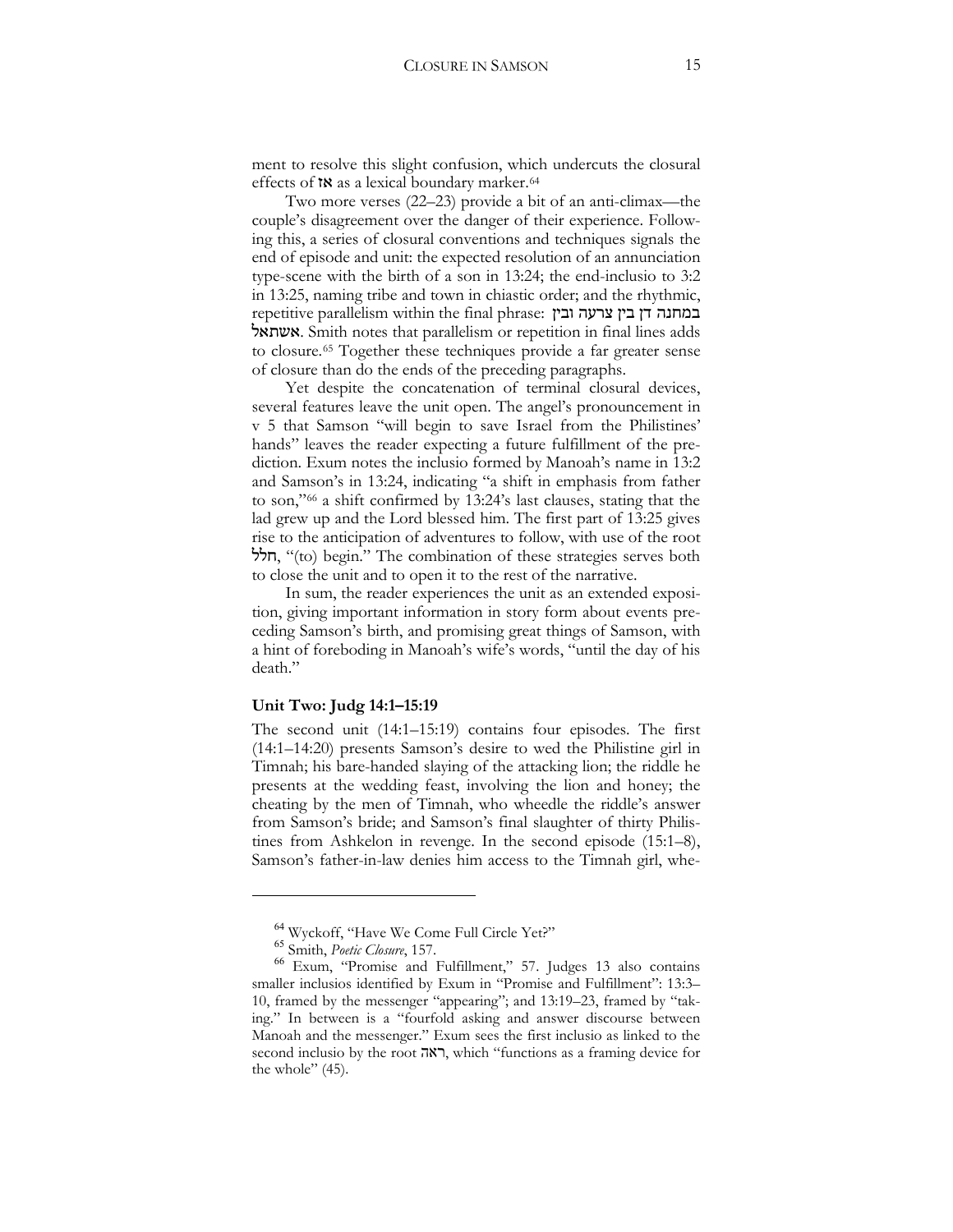reupon Samson initiates a cycle of retaliation: burning the Philistines' crops (the fox incident), having his wife and father-in-law burned alive by the Philistines, and defeating the Philistines in a fight. At the end he holes up in a cave in Eitam. In the third episode (15:9–13), Samson allows himself to be bound by men from Judah who are serving the Philistines, and is brought from Eitam to Lehi. The final episode (15:14–19) includes Samson's massacre of three thousand Philistines, his thirst and desperate prayer, and his restoration when God creates the spring Ein Haqqoreh. As I indicate below, all episodes except the final one balance features leading to expectations of continuation with features suggesting finality. At the end of the unit's final episode, the number and power of closural features increases significantly.

In the first episode of unit two, 14:1–20, the problem appears in the opening verse: Samson's interest in a Philistine girl. Meir Sternberg points out the immediate "gap" this creates for the reader—a hero, one whose birth was announced by an angel, marrying outside the nation of Israel![67](#page-15-0) The reader predicts problems, and indeed they will occur: later in this episode the girl's countrymen connive and threaten, and the girl chooses life and family over loyalty to Samson. Yet Samson is clearly acting at the Lord's behest, as the reader learns at the end of the episode's first scene (14:1–4). After the parents voice the reader's own question—why doesn't Samson marry a nice Israelite girl?—the narrator intones in 14:4, "His father and mother did not know that this originated with the Lord, because he sought a pretext against the Philistines, who were ruling Israel at that time." The *qatal* form of the verb  $y$ ידע SVO clause-order, and the verse's scene-ending position, underscore the verse's significance as an explanation of what has gone before. This verse gives rare insight into the Lord's thinking, placing the reader in a position of knowing more than Samson's parents, but not much: only that Samson's odd behavior "originated with the Lord" (literally, is "from the Lord") and has to do with bringing down the Philistines. The reader registers that this statement coheres with the angel's prediction in 13:5b, but the means by which Samson is to begin Israel's deliverance seems preposterous: marriage? The verse tantalizes, giving closure to the scene but impelling the reader on.

Soon the reader receives confirmation that Samson has a unique relationship with God. Seized by the Lord's spirit (ותצלח עליו רוח יהוה) in 14:6, Samson tears apart an onrushing lion barehanded. The later, miraculous appearance of a beehive in the lion's carcass gives him the raw materials for his riddle, unsolvable by any who had not seen the lion or heard the answer.

<span id="page-15-0"></span><sup>67</sup> M. Sternberg, *The Poetics of Biblical Narrative. Ideological Literature and the Drama of Reading* (Indiana Studies in Biblical Literature; Bloomington, Ind.: Indiana University Press, 1985), 237–238.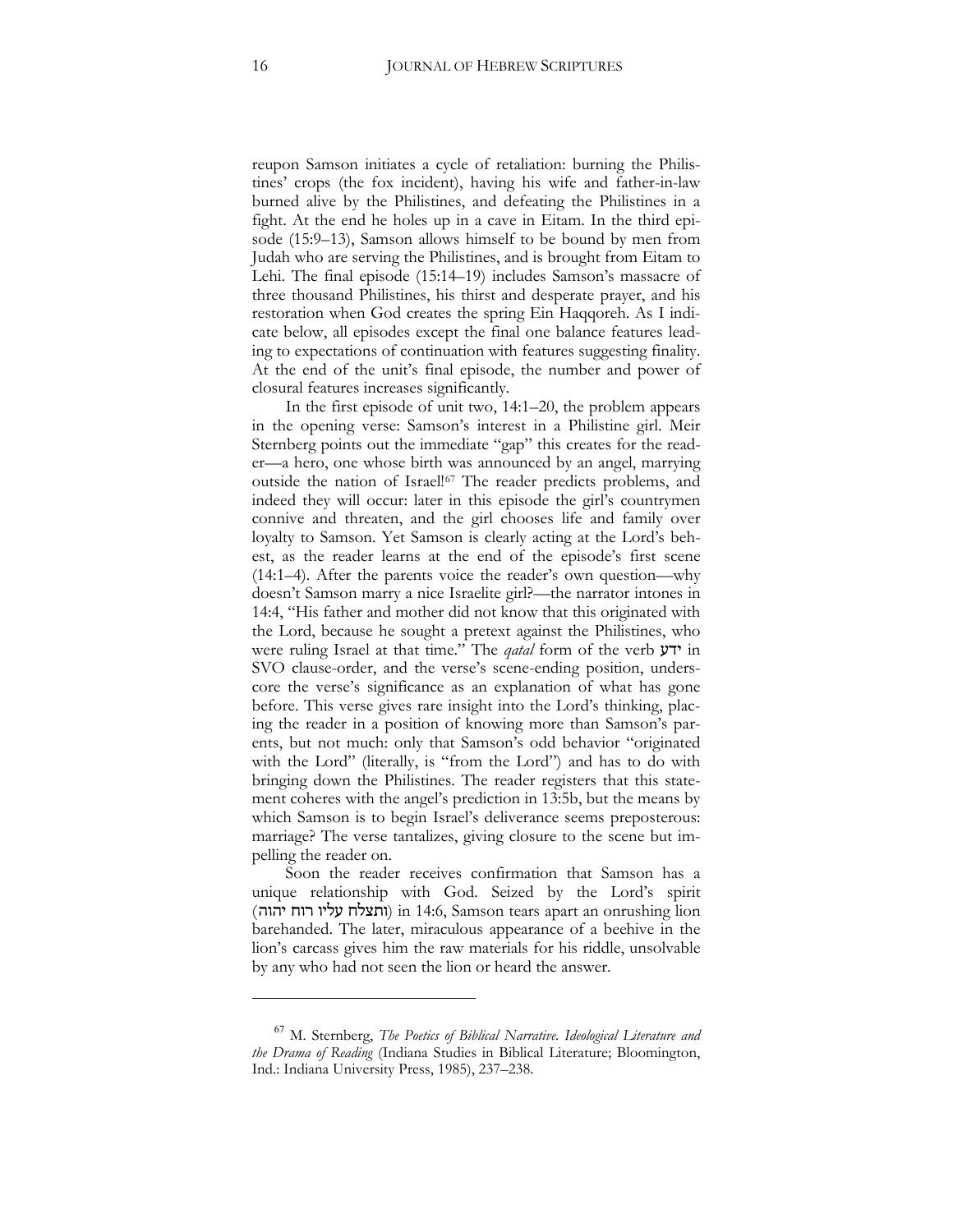Structurally, the episode evinces a stair-step pattern. As Exum points out, four times Samson, his father, or both his parents "go down" (ירד); twice to Timnah, vv 1 and 5, and twice "to the woman", vv 7 and 10.[68](#page-16-0) The frequent use of this key word adds cohesion, as does its patterned repetition, each use beginning a scene. The last descent, in v 10, moves the reader into the heightened action of the riddle, the dramatic means whereby the Philistines obtain the solution, and Samson's retaliation. Exum notes that this long fourth scene is approximately the length of the three prior "stair-steps," and that this structural pattern (three short scenes followed by one three times longer) will repeat in chapter 15.[69](#page-16-1)

Within this episode, the scene in which Samson presents the riddle has particular closural force. The riddle itself, with its heightened language (epigrammatic in style: alliterative, rhythmic, and concise), draws attention and slows the narrative pace. The deviation from the *wayyiqtol* pattern in the following clause, 14:14b, along with its terminal reference to time, marks its significance: "They were not able to solve the riddle in three days." A dramatic pause surrounds this verse, preceded as it is by the riddle and followed by a new scene commencing with the initial boundary marker 'היהי.

The key word 1, *to tell*, gives this episode additional cohesion, with tension between telling and not telling. The root features in Samson's dealings with parents, wife, and Philistine men, appearing one or more times in 14:2, 6, 9, 12, 13, 14, 15, 16, 17, and 19, then disappearing from the narrative until unit four.[70](#page-16-2) Kim notes the symmetrical ring arrangement of the root in this episode, centering on 14:16, the wife's plea that Samson only hates her and doesn't love her. "Here the narrator begins to develop the theme of Samson's helplessness before the wiles of Philistine women," he writes.[71](#page-16-3) True as this claim may be, the sensitive reader is not likely to consciously observe more than the frequent use of the root at this point, enough to note its reappearance in unit four. Nonetheless the reader may respond to the root's allusive quality, attempting to unriddle the story itself, to understand what it is not telling.[72](#page-16-4)

The same divine influence described in the lion incident recurs in the episode's penultimate verse, 14:19, as Samson, seized again

<span id="page-16-0"></span><sup>68</sup> Exum, "Aspects of Symmetry and Balance." In v 5, Samson's parents accompany him. In v 10, only Samson's father goes down. Either Samson was already in Timnah, or his name was lost during the text's redaction or transmission. In this unit, references to "going down" exceed those to "coming up," although both act as key words here and in the

<span id="page-16-2"></span><span id="page-16-1"></span>following episode. <sup>69</sup> Ibid. <sup>70</sup> Crenshaw, "The Samson Saga," 486–487. Crenshaw also assumes the root occurs in 16:2a (unit three), following the Septuagint. <sup>71</sup> Kim, *Structure of the Samson Cycle*, 388.

<span id="page-16-4"></span><span id="page-16-3"></span><sup>72</sup> For more on this notion, see E. Greenstein, "The Riddle of Samson," *Prooftexts* 1 (1981), 237–260.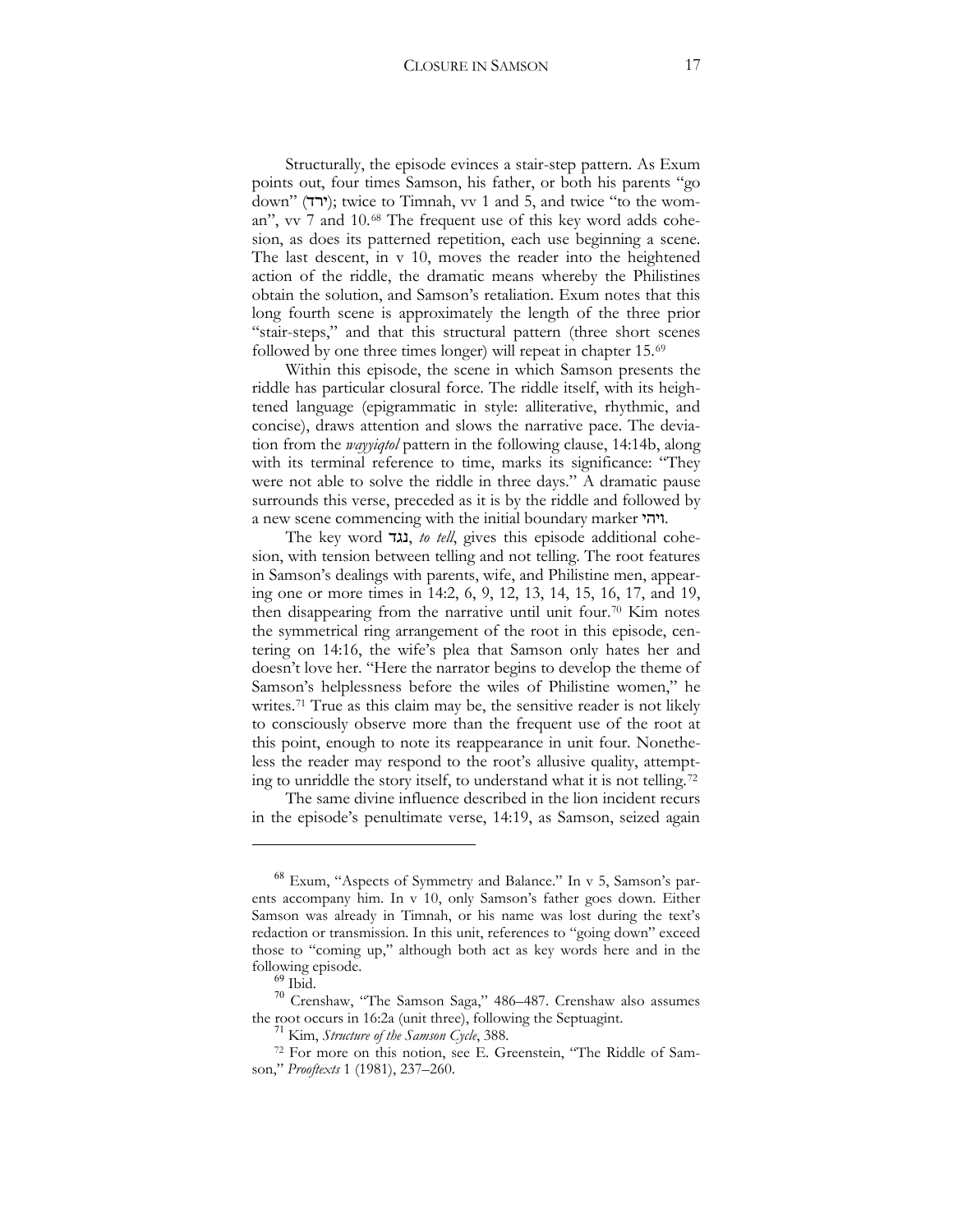by the spirit of the Lord ( ותצלח עליו רוח יהוה), takes an ironic revenge on the cheating Philistines—killing thirty men from Ashkelon to fulfill his promise of clothing to the Philistines. (Note that "solving" the riddle was not part of the original deal—just "telling" it.) Structurally and thematically, the episode is thus ringed by Samson's divinely-inspired power. The reader notes the doubly $r^2$ ותצלח עליו רוח יהוה, and remembers the promise of future adventures impelled by the Lord's spirit in the last verse  $\alpha$ ותחל רוח יהוה לפעמו.

This episode provides solid closure on the level of plot, in several regards. First, Samson makes good on his pledge of a reward (even if he does so in a bad way), thus concluding a variant of the prediction-fulfillment schema. His underhanded means of fulfilling the pledge match the underhanded means by which the Philistines procured the riddle's answer, both sides having broken an unspoken behavioral code. The unexpected method by which Samson simultaneously keeps his promise and expresses his wrath meets Aristotle's twin criteria of necessity and surprise. Finally, the last verse, 14:20, announces that Samson's wife has been given to another, fulfilling the reader's hypothesis that the problematic choice of wife would lead to marital failure, thus adding to closure through this confirmation of expectations. Yet this last line also opens the story to continuation on the level of plot: how will Samson deal with this new insult? Moreover, killing thirty Philistines hardly seems dramatic enough to fulfill the angel's prediction. The reader is still unsure how Samson is to accomplish his divine mission against the Philistines.

The second episode, 15:1–8, continues the story of Samson, his wife, and the Philistines. Samson's parents are now out of the picture entirely; instead Samson speaks to his father-in-law, asking for access to the girl he married, using the root  $\mathbb{X}$  with its sexual nuance. The father-in-law refuses, leading Samson to burn the Philistines' crops in a distinctly memorable way—tying together foxes and setting their tails aflame. The episode's first scene ends with 15:5, a long descriptive phrase with internal repetition,  $\forall$ ='\$-:)3#!/9, drawing attention to the magnitude of Samson's vengeance.

New Philistines enter the scene who do not initially know who set their crops on fire. When they learn, the cycle of revenge escalates. The Philistines torch Samson's wife along with her family and their house, causing Samson first to vow vengeance, then to deal the Philistines a great defeat (מכה גדולה, in 15:8). Afterwards Samson goes down to the cave in the rock of Eitam, the verb ירד ing this episode to the previous one. The many references to burning in both episodes increase the cohesion between the two.

The episode's penultimate verse (15:7) contains an allusion to ending (the root  $\pi$ ). Not only does the root itself suggest a conclusion, but its use in context does as well: Samson plans to carry out vengeance, "then stop." The episode's final verse (15:8) con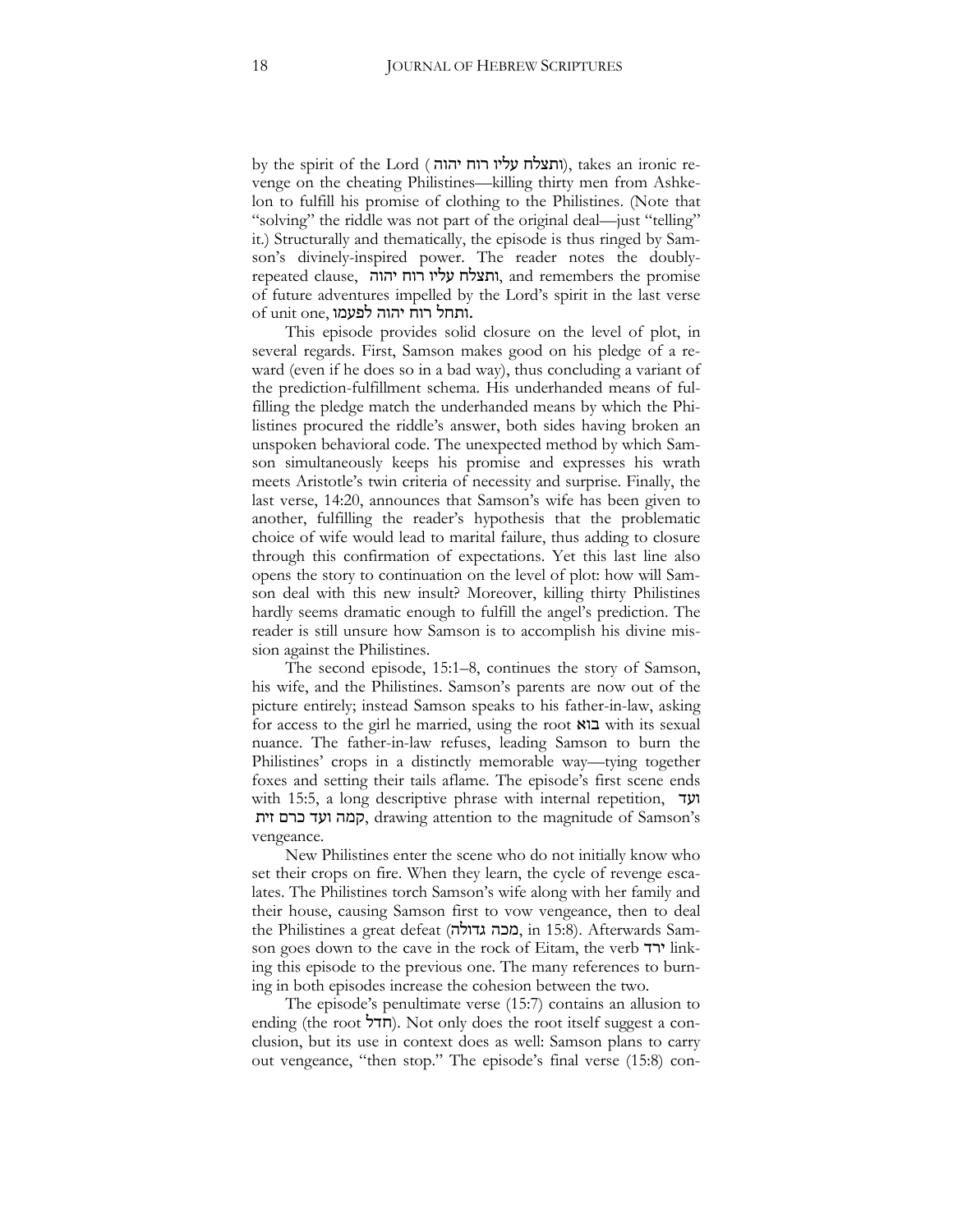tains an evident idiom (שוק על־ירך, leg and thigh) indicating the completeness of Samson's victory—an intensifying form of evaluation, in Labov's terminology, as is the phrase "great") מכה גדולה defeat") which immediately follows. Verse 15:8 ends with an alliterative phrase describing Samson's refuge—another device with closural effects, as noted earlier. A number of closural devices thus converge in 15:7–8. If the story ended here, Samson's !+#!)/ against the Philistines would be seen as justifying the angel's promise. Still, no specific significance the reader knows of attaches to Eitam. The story could be closed, but if so, the reader might lack a sense of repleteness. The lengthy and dramatic introduction (chapter 13) would seem to require a heavier counterweight at the story's end, at least to modern sensibilities. The reader attuned to biblical stylistics would look for an inclusio binding the last verses of this episode with the beginning of unit one, and find none.

The third episode, 15:9–13, begins by describing the Philistines camping in Judah, with a reference to Lehi. Their goal of vengeance against Samson (15:10b) connects them to the Philistines in the preceding episode. The reader assumes that these are the Philistines who survived the previous battle, perhaps joined by others. New characters, three thousand Judahites, act as Philistine tools in binding Samson (with his permission!) in order to bring him to their overlords. Samson mirrors the language of  $15:10b\beta$ when he announces his plan to avenge himself on the Philistines in 15:11b. The matched expressions of vengeance escalate the reader's sense of suspense. The two statements proclaiming vengeance cross lines of a more prominent structuring technique, references to going down and coming up, continued from the previous episode in modified form. As the reader might recognize, the root  $\psi$ provides an inclusio to the episode as a whole.

The Judahites' promise not to kill Samson in 15:13a, emphasized with an infinitive absolute, heightens tension by bringing up the possibility of death. The reader notes the "two new ropes" the Judahites use to bind Samson in v 13b. The Hebrew Bible's paucity of adjectives enhances the words' salience, so that the reader is more likely recall these ropes when a similar phrase occurs in unit four. The final terse clause in 15:13b, "and they brought him up from the rock," contrasts with the previous descriptive clause, adding closural and dramatic force. The episode ends as a cliffhanger, definitely open to the next. Rushing on to learn the outcome in the following episode, the reader defers retrospective patterning. Once the tension drops at the end of unit two, the reader may think back to the specific ways that Samson and various Philistines have been matching blow for blow in this unit, with gradually escalating violence: the unfair riddle and its unfair solution, the burning of the fields (destroying the Philistines' livelihood) and the burning of the family, the victory Samson won in battle and the Philistines' massing against Samson.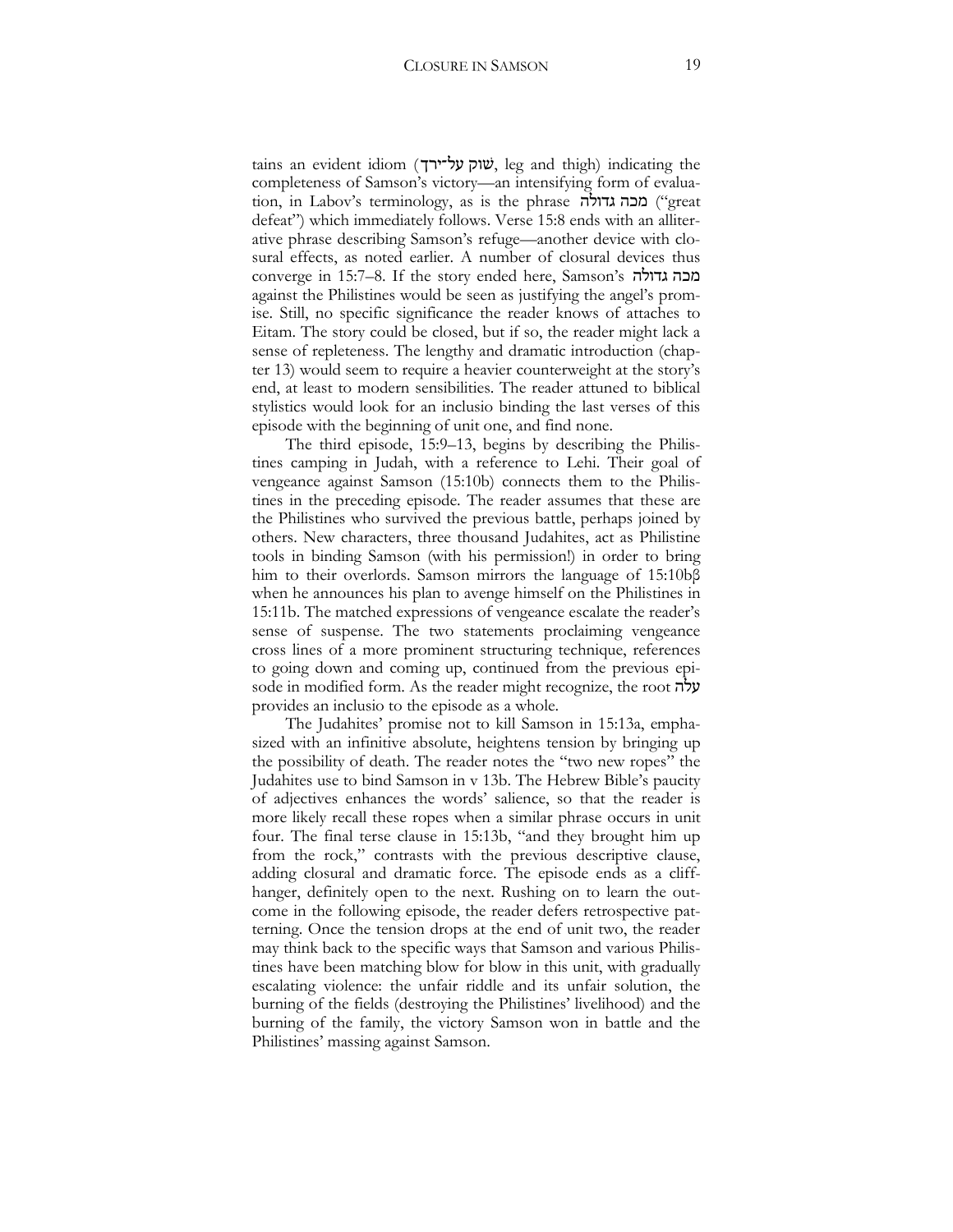The final section of unit two, 15:14–20, first intensifies then resolves the narrative tension developed in the previous episode. This concluding episode begins with Samson's entry into a new locale, expressed in a clause with two *qatal* forms, unusual opening syntax.[73](#page-19-0) The combination of the onrushing Philistines and the descent of the spirit of the Lord in 15:14 recalls the first episode of the unit, in which Samson tore apart an onrushing lion, and presages a successful outcome based on the Lord's continued positive influence in his life. Still, the Judahites' delivery of their bound captive to the Philistines massed at Lehi raises the unit's narrative tension to its climax.

This final episode contains two scenes. The first, 15:14–17, is strongly cohesive with the previous episode. It features characters the reader has already encountered—the vengeance-seeking Philistines from the previous episode—and begins with Samson's tearing off the bonds the Judahites put on. The simile in 15:14, "the ropes melted off his arms like flax burned with fire," links the scene to the fires in unit two, adding to the cohesion of the entire unit. In the second scene, the final reference to Lehi in the last clause of 15:19 links back to the first verse in the prior episode (15:9), in which Lehi appears as the final word, creating an inclusio. This adds to the strong cohesion between the two episodes of unit two created in the previous scene.

Besides connecting to previous parts of the unit, this last episode also shows strong internal cohesion. Between vv 14 and 19 the word  $\forall$ ת' appears eight times and the word  $\forall$  five. The first scene's cohesion is strengthened with an inclusio in 15b–17a, beginning and ending with the verb  $\vec{w}$  and the suffixed noun ", as Samson picks up the ass's jawbone, then drops it. Between these two acts he wields the jawbone to slay a thousand men. The second, briefer scene, 15:18-19, shows high coherence as well as cohesion based on the ironic contrast between vv 18a and 18b. In 15:18a, Samson thanks the Lord for the "great victory that you placed in the hand of your servant" while in 15:18b he expresses fear that he will "fall into the hand of the uncircumcised.["74](#page-19-1)

This last episode in unit two also evinces greater closure than any of the unit's previous episodes. Several techniques resemble those used earlier. After Samson's slaughter of the Philistines, he sings his victory song, the latter as condensed, alliterative, and paronomastic as the riddle in episode one. Besides the end-inclusio with  $\ddot{w}$  and  $\ddot{v}$ , verse 15:17a also contains the word בלה, referring to Samson's concluding his song, but also suggesting to the reader the idea of ending in general, as  $\overline{77}$  did at the end of epi-

 $\ddot{\phantom{a}}$ 

<span id="page-19-1"></span><span id="page-19-0"></span><sup>&</sup>lt;sup>73</sup> In fact 15:14a could serve equally to end the previous episode, in which case the references to Lehi in 15:10 and in 15:14a would form a more obvious inclusio than the iterations of  $\pi$ עלה in 15:9 and 15:14b.<br><sup>74</sup> The root קרא also occurs twice, once in 15:18a and once in 19b.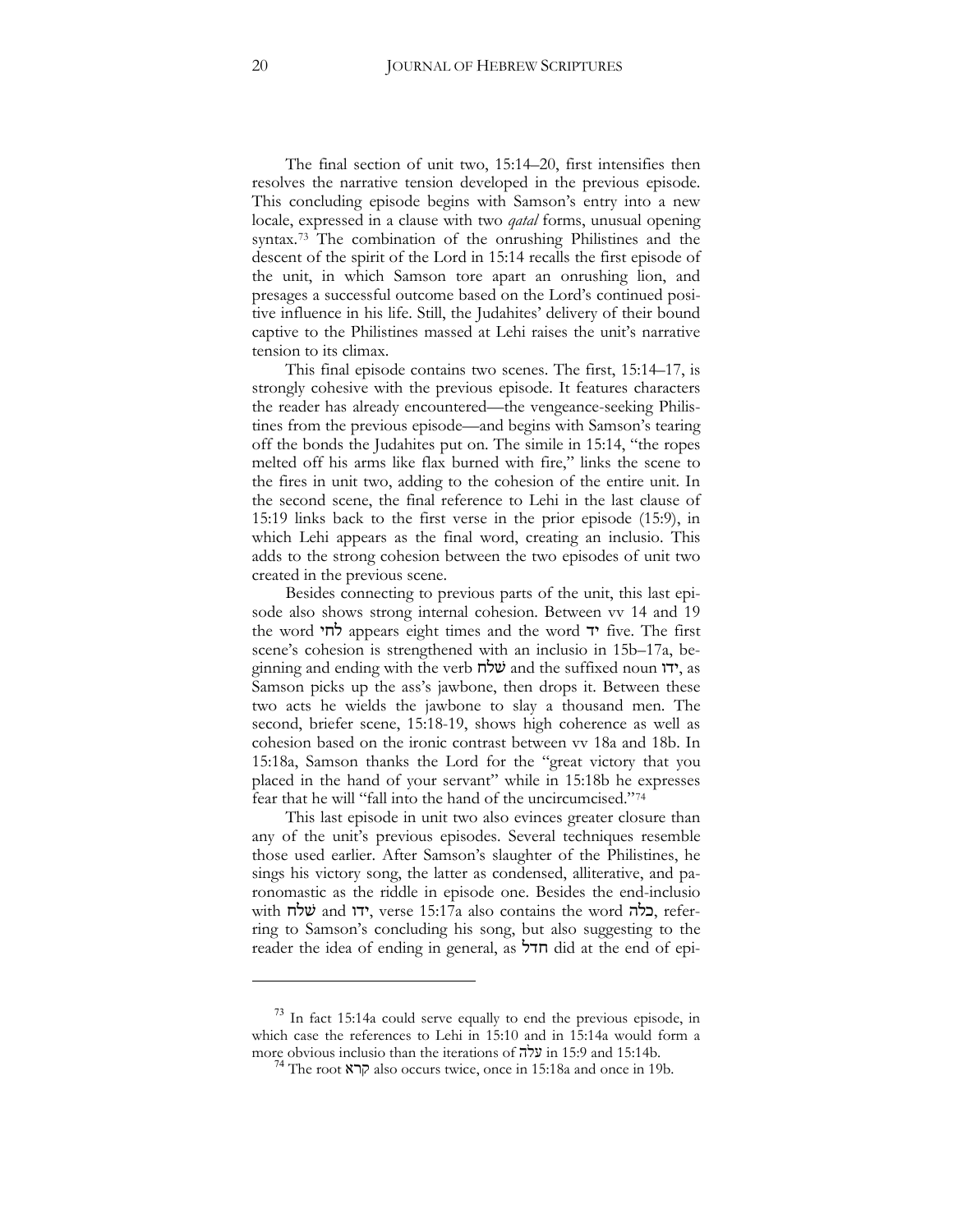sode two. But here the reader sees another, seemingly stronger closural technique as well. After the pile-up of syntactical and allusive closural devices in 15:17a, the reader comes to the first of three  $a$ djacent codas, in 17b: ויקרא למקום ההוא רמת לחי. By suggesting a time-frame after the end of the story, the clause carries closural force above and beyond the earlier techniques. Following this coda is another, introduced by the brief scene in vv 18–19. This scene focuses on Samson's life-threatening thirst and brings the Lord onstage for the first time. In this story, the reader had previously encountered the Lord only through his messenger and narratorial explanatory asides (chapters 13 and 14). In the marked speech of his prayer to God, Samson alludes to the proximal cause of his death, if it occurs: falling into the hands of the uncircumcised Philistines. As Exum notes, this scene explicitly contrasts life and death.[75](#page-20-0) In 15:18b, Samson prays, "But now I am to die of thirst and fall into the hands of the uncircumcised" and in 15:19b, after God makes water burst forth, the text reads "he drank and his spirit returned and he came back to life" (ויחי). This key-word combination comprises both ends of a divinely-controlled continuum, and so carries merismal (hence closural) force. As an added cementing factor, verse  $15:19$  contains the root  $\ddot{w}$ , referring to the return of Samson's spirit after he drinks. Regardless of its meaning in context, the word has powerful closural effects when used near the end of a text, as Gottlieb notes.[76](#page-20-1)

The wording of the second coda, 19b, "therefore the place is called Ein Haqqoreh, in Lehi, to this very day," strengthens the unit's closure. The term "therefore," על־כן, indicates causality, and carries authoritative weight. The final phrase, "until this very day," breaks the time-frame of the story even more conclusively than does the language of the previous coda, ending the scene with a greater dramatic flourish. Both these codas serve to show the relevance of the events to the reader's own world, if only theoretically.

On the level of plot, the ending provides strong closure as well. Events in this last episode fulfill some of the promises earlier in the story. By killing a thousand through military prowess, rather than murdering thirty through sneakiness, Samson has now clearly "begun to deliver Israel from the Philistines," as promised by the angel in 13:5. Samson, identifying himself as God's servant, has achieved a "great victory" with God's help, the word "victory," תשועה, formed with the same root as appears in the angel's predic- $\,$ tion, - נהוא יחל להושיע את־ישראל מיד פלשתים (13:5). Thus the climax at Lehi offers cohesion with the prediction raised in unit one in a way that the !+#!)/ of 15:8 did not, creating a stronger sense that the prediction-fulfillment schema has come to a conclu-

<span id="page-20-1"></span><span id="page-20-0"></span><sup>&</sup>lt;sup>75</sup> Exum, "Aspects of Symmetry and Balance"; "The Theological Di-<br>mension of the Samson Saga."

 $\mu$ <sup>6</sup> Elsewhere this verb occurs only at 14:8, in a non-terminal setting.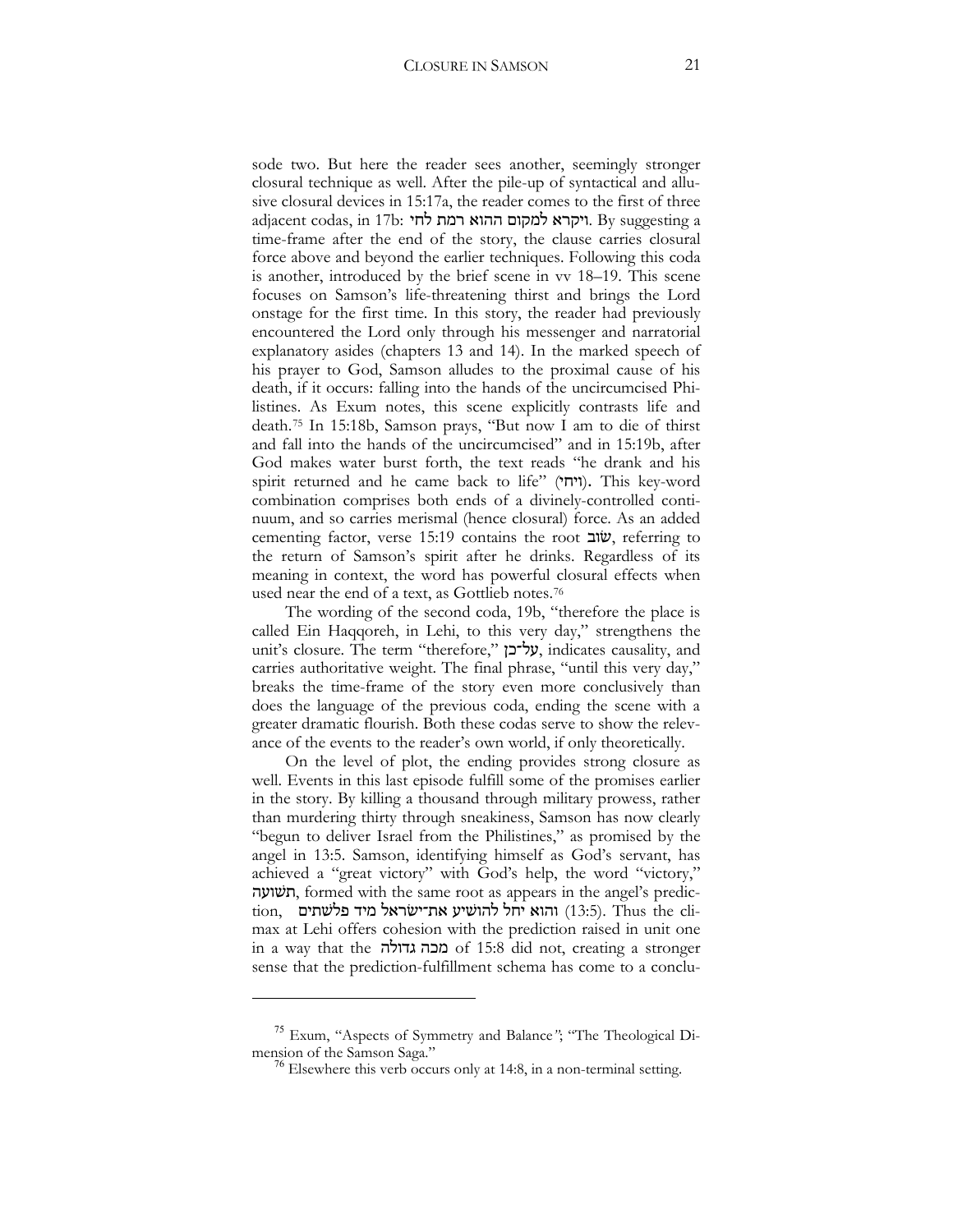sion. The victory in 15:8 appears now to be mere foreshadowing, this repetition-with-augmentation enhancing closure.

All that is left, after unit two concludes, is the capstone verse וישפט את־ישׂראל בימי פלשת ים עשרים שנה. The formulaic verse encourages retrospective patterning, for several reasons. First and most importantly, its conventional use to signal the end of an account of a judge leads the reader to expect that the story is over. Second, it provides an apparent end-inclusio to 13:1, the completion of the ring providing another terminal convention. Third, its reference to Samson's years of service not only constitutes a conventional boundary marker, as noted by Gottlieb, but does so for a reason: it encourages the reader to think back over Samson's life.[77](#page-21-0) Finally, as the third in a string of codas, the verse pulls the reader once more out of the story-time and story-world.

Assuming that Samson's story has ended, the reader now mentally reviews both plot events and narratorial comments recollected due to their salient position, content, and form. The reader sees how the spirit of the Lord "began to impel" Samson in 13:25, and finally understands what was meant in 14:4, that Samson's insistence on a Philistine wife "originated with the Lord, because he sought a pretext against the Philistines." Retrospective patterning puts Samson's aberrant behavior into a larger context. Without the marriage and the Philistines' bad faith, Samson would not have been led to begin the cycles of revenge culminating in the victory at Lehi. Moreover, the alert reader notes the similarity of the phrase ותצלח עליו רוח $\,$  in 15:19 to the triply-repeated phrase,  $\,$  ותשב רוחו !#!' in 14:6, 14:19, and 15:14. Thinking back, the reader sees how each time God's spirit gripped Samson, another event leading to Samson's great victory occurred. The unfair riddle which prompted the Philistines' (and Samson's wife's) betrayal was inspired by the honey in the lion's carcass; but the lion's carcass only existed because of Samson's feat of prowess when gripped by God (14:6). Samson's act of revenge in killing the men of Ashkelon in 14:19 (raising the level of violence from the Philistines' murderous threat to murder itself) was also impelled by God. Finally, the victory at Lehi could take place only because Samson loosed the Judahites' bonds (15:14)—once again empowered by God. These three events—the original "pretext," the first escalation to slaughter, and the necessary precursor to victory—all arose from God's  $\pi$ הוח which "began to impel" this hero in the previous unit (13:25). Moreover, the key word  $\pi$ ווה unites all three events to God's revivification of Samson in 15:19. The Lord seems to have acted consistently in both giving Samson life, and keeping him alive, in order to kill Philistines. The reader now understands fully that Samson's bad behavior, superficially contrary to God's laws, was intended by God all along.

<span id="page-21-0"></span> $\ddot{\phantom{a}}$ 

<sup>77</sup> Gottlieb, *Sof Davar*.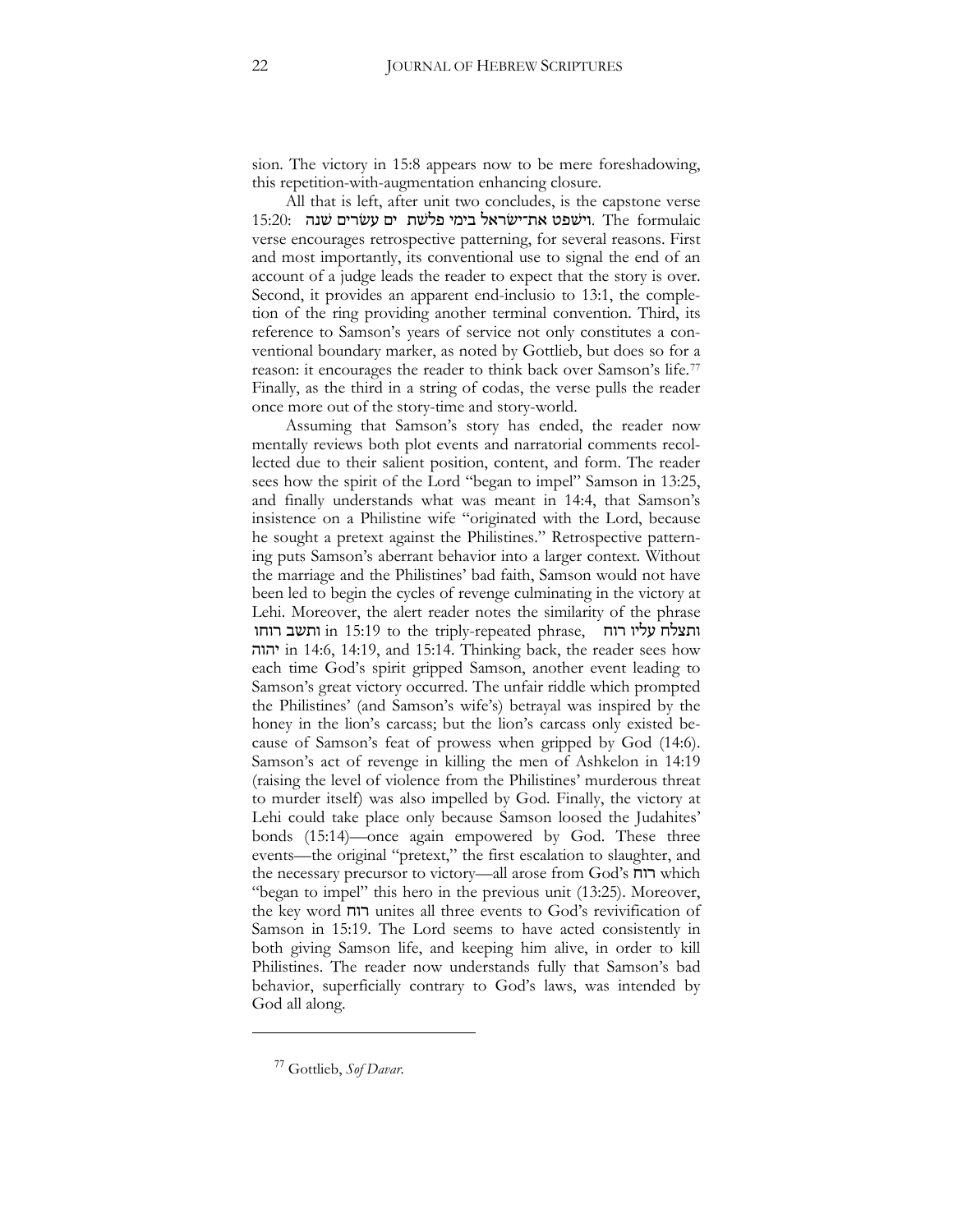With this re-reading of the story, previously incomprehensible points are explained and the predictions are recognized as fulfilled. The reader may wonder that consorting with a foreign woman led to success in battle and intimacy with God, but knows other biblical narratives left open at the level of question. The very unexpectedness of Samson's means of fulfilling God's will enhances the plot's closure by providing substantial *peripeteia*, yielding strong discordant concordance. The reader takes some time to appreciate the thematic and structural correspondences between the various units (e.g., the various key words, and the balancing of structure in unit two's first and second halves). Thinking back over the whole, the reader savors the familiar and utterly-consoling theme: that God operates behind the scenes, in mysterious ways, for the good of his people Israel.

#### **Unit Three: Judg 16:1–3**

The third main unit, 16:1–3, has Samson visiting a prostitute and carrying off Gaza's gates in a single episode. After the culminating coda at the end of chapter 15, the reader has difficulty placing Samson's visit to the Gaza prostitute in context. Based on the convention of tallying years at the end of lives as well as of narratives, the reader had assumed both that Samson's narrative was over and that he was dead. Yet, here Samson is, not only alive but visiting a prostitute. The reader wonders if Samson was already a judge during this episode, or if the events transpired before his years of office or perhaps even afterward. Adding to the reader's confusion is unit three's lack of any introductory temporal marker relating it to the events in unit two. Only the briefest of expositions  $( \dots, \dots)$ וילך שמשון עזתה וירא־שם אשה זונה), in obvious parallel to 14:1  $(1 \ldots, 1)$ וירד שמשון תמנתה וירא אשה בתמנתה), places Samson in Gaza, a locale not previously mentioned. The reader alone must decide how Samson got there, and why the Gazaites have it in for him. The reader is not content.

Unit three manifests a high degree of internal cohesion due to its many repetitions and its unusually descriptive style. Several repeated phrases occur in this brief unit: "all night long" occurs twice in 16:2; "midnight" (חצי הלילה) occurs twice in 16:3; and "the city gates" occurs twice as well, once in v 2 and once in v 3. Although each repeated phrase gives closural weight to its respective clause, only the last gives specific closure to the unit as a whole. The others serve different rhetorical functions. The Gazaites wait בל־הלילה :'3!:3f according to 16:2. The length of the phrase acts as an iconic representation of the length of their wait, which is further underscored by the intensifying word  $\sim$ . Verse 16:3 contains a long description of the parts of the gate Samson grasps, emphasizing their immensity and the miraculous nature of his act. The reader will remember that Samson was strong enough to support a physical structure as heavy as a city gate when he later pulls down a temple. The final phrase of 16:3 is long and closural—"to the top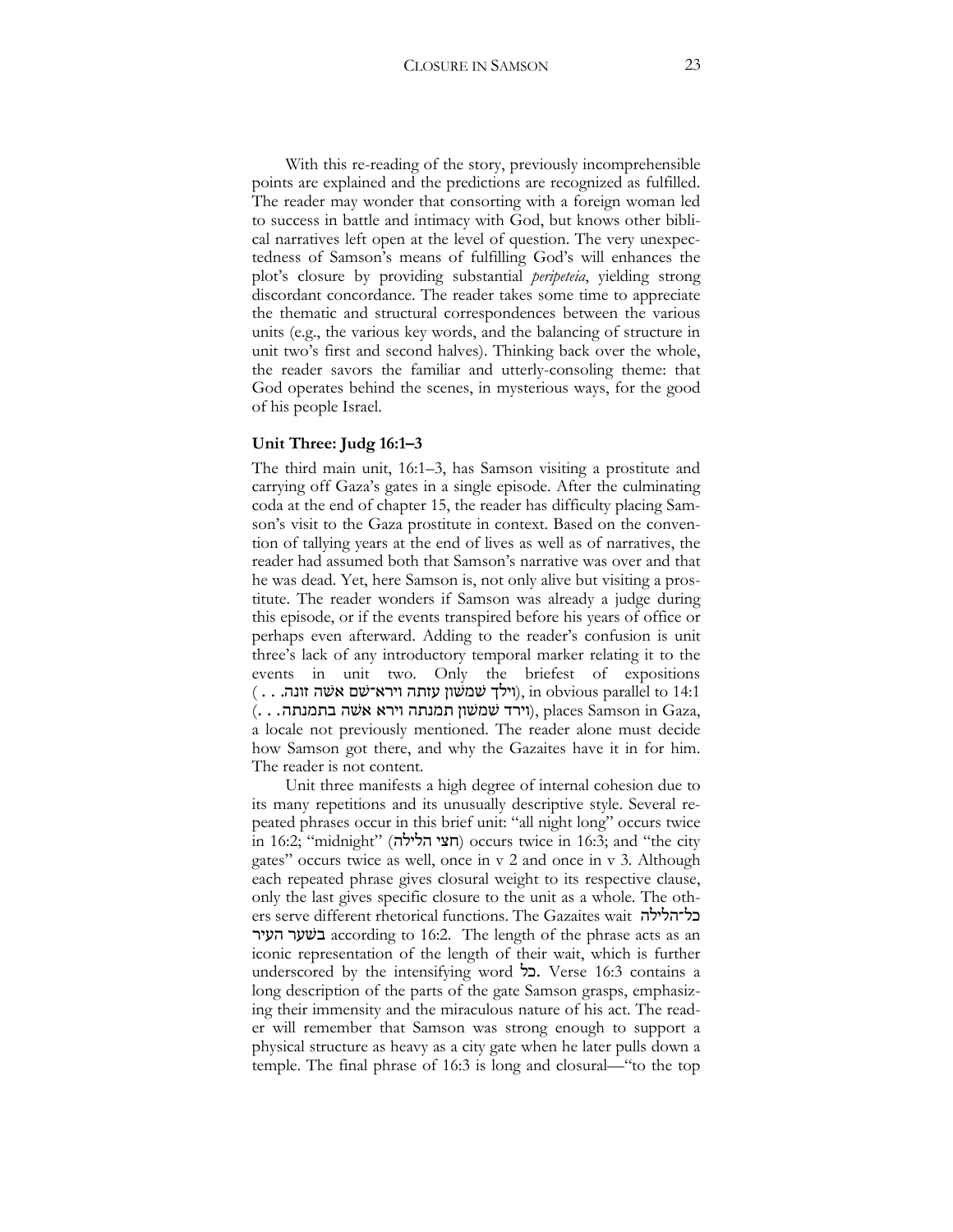of the hill that is by Hebron." A main character's departure to another location (often, but not always, home) is itself a closural convention for a narrative or an episode within it.[78](#page-23-0)

Although this unit is the only one so far in which the key word  $y$ ' is absent (in all others it occurs twice), the reader notes the Gazaites' ignorance and Samson's savvy in escaping their trap. The theme of knowing and not knowing is thus present even if the key word is not. Just as the opening line links this unit to the start of unit two ("Samson went/went down to Gaza/Timnah and saw a woman there..."), the relatively florid descriptions as well as the root ארב (in 16:2) will link it to unit four. Thus despite the reader's sense that this unit is somehow floating, out of context, in terms of its setting, characters, and plot, nonetheless links to the larger narrative exist in the form of coherent themes and cohesive language.

#### **Unit Four: Judg 16:4–31a**

This final unit falls into two episodes: 16:4–22, the story of Samson and Delilah, and 16:23–31a, the events at the Dagon temple and Samson's dramatic death.

The unit's opening transition marker ("afterwards") indicates at least a loose temporal connection between the previous unit and the episode that follows. A new character appears, from another new setting: Delilah from Nahal Sorek, whom Samson loves (16:4). The appearance of affection in the hero, heretofore focused on lust, honor, and revenge, strikes the reader as a noteworthy change of pattern.[79](#page-23-1) In the world that produced the book of Judges, how-ever, love between Israelite and Philistine does not bode well.<sup>[80](#page-23-2)</sup> Thus the reader predicts once again that complications will arise, and sure enough the Philistine lords approach Samson's beloved with an offer of silver if she can entice (פתו) from Samson the secret of his strength. The reader notes the familiar word from unit two (14:15) and begins to look for other similarities between the current episode and the story of Samson and his wife. The reader will discover multiple parallels, including plot complications, structures, and vocabulary, but will note distinctions as well.

One similarity is the use of stair-step parallelism to characterize the first episodes of unit two and unit four. In unit two, stairsteps based on the single repeated element of "going down" characterize the first episode from its inception through the riddlechallenge and its consequences. In the first episode of unit four, the technique is better-developed, serving to unify the episode so strongly as to set it somewhat apart from earlier parts of the narra-

<span id="page-23-1"></span><span id="page-23-0"></span><sup>78</sup> Bar-Efrat, *Narrative Art*, 131. <sup>79</sup> One clue that such affection is not wholly out of Samson's character

<span id="page-23-2"></span>is his behavior in sharing honey with his parents in 14:9.<br><sup>80</sup> It is true that the Bible does not explicitly claim Delilah is Philistine. Nonetheless she acts as their agent.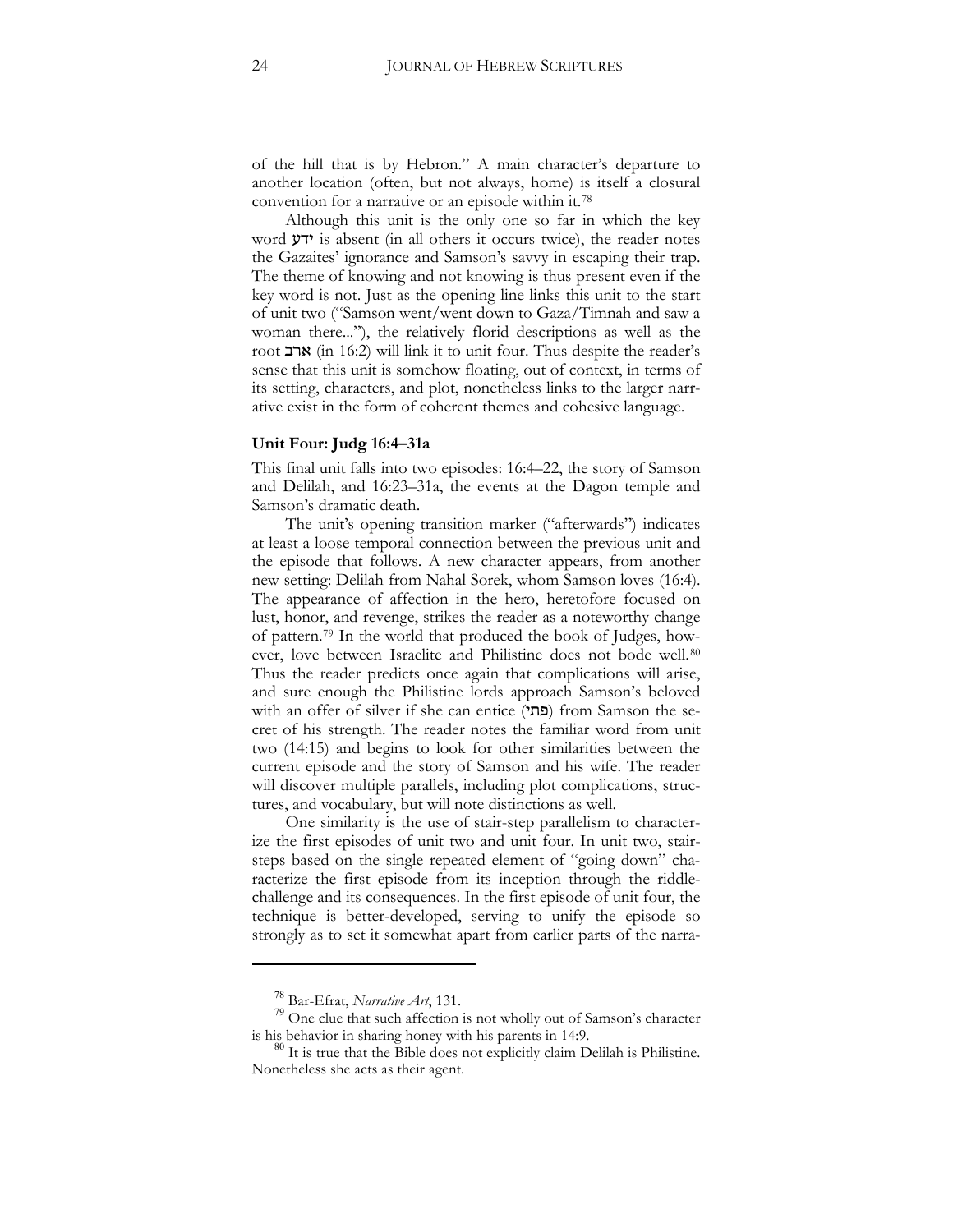tive. Each of the four scenes in 16:4–22 contains Samson's description of what ties might effectively bind him, Delilah's use of these bonds, and (in the first three cases) Samson's success in freeing himself. His escape is marked by extended descriptive language, including similes in 16:9 and 12. The repetition of vivid words and phrases in a stereotyped pattern links the four scenes together in very obvious fashion. Examples include the rhyming clause וחליתי והייתי כאחד האדם (16:7, 11, with similar language in 16:17) and Delilah's gleeful cry, "The Philistines are upon you, Samson!" (16:9, 12, 14, 20). The fourth scene in the sequence, preceded and marked by additional action-slowing devices, forms the turning point, altering the pattern of repetition without ending it.

The reader, well-accustomed to the pattern by the time the third scene ends, pays close attention to the new elements in the dialogue between Samson and Delilah in 16:15–17. Delilah's accusation in 16:15, "How can you love me when your heart is not with me?" brings back recollections of the tearful cry of Samson's wife in 14:16 ("You only hate me, you don't love me!"). In the former case, such a plea led to Samson's divulging the answer to the riddle. The reader pauses to wonder if here, too, Samson will give in. The story continues to parallel the previous account. In both cases, the women needle Samson (הציקתהוֹ, in 14:17; הוא הציקה in 16:16) over a span of time—here rendered as בל הימים. But in the current episode, the narrator adds a striking phrase to the verse, namely ותקצר נפשו למות, literally "shortening his life until his death." Read as a hyperbolic description of Samson's feelings, it nonetheless contains a message the reader notes as potentially foreshadowing, resembling unit two's last episode rather than the conflict over Samson's secret in the first. As if doomed to repeat the past, Samson now tells Delilah "all his mind" (16:17), once again with the intensifying word  $\sim$ , and using the same theme-word as the story in the first episode of unit two, 1. He tells her "No razor shall go over my head, for I am a Nazirite to God from my mother's womb" (16:17a), repeating memorable words and phrases from chapter 13. The contrast between "death," ending the previous clause, and "womb," ending this clause, highlights the life-anddeath situation toward which the reader now fears Samson is heading.

Samson's next words provide the reader with new, somewhat puzzling information. "If I am shaved, my strength will leave me and I will become like any other man" (16:17b). Since the phrase וחליתי והייתי ככל האדם closely resembles the playful phrasing of 16:7, 11, the reader wonders if Samson is once again tricking Delilah with false information. But no, he has just confessed to her his Nazirite status, and the +) of this version of the refrain recalls the narrator's comment, earlier in this verse, that Samson told Delilah "all his mind." Therefore the reader guesses that his admission is true, even though nothing in the prior units linked Samson's hair with his strength.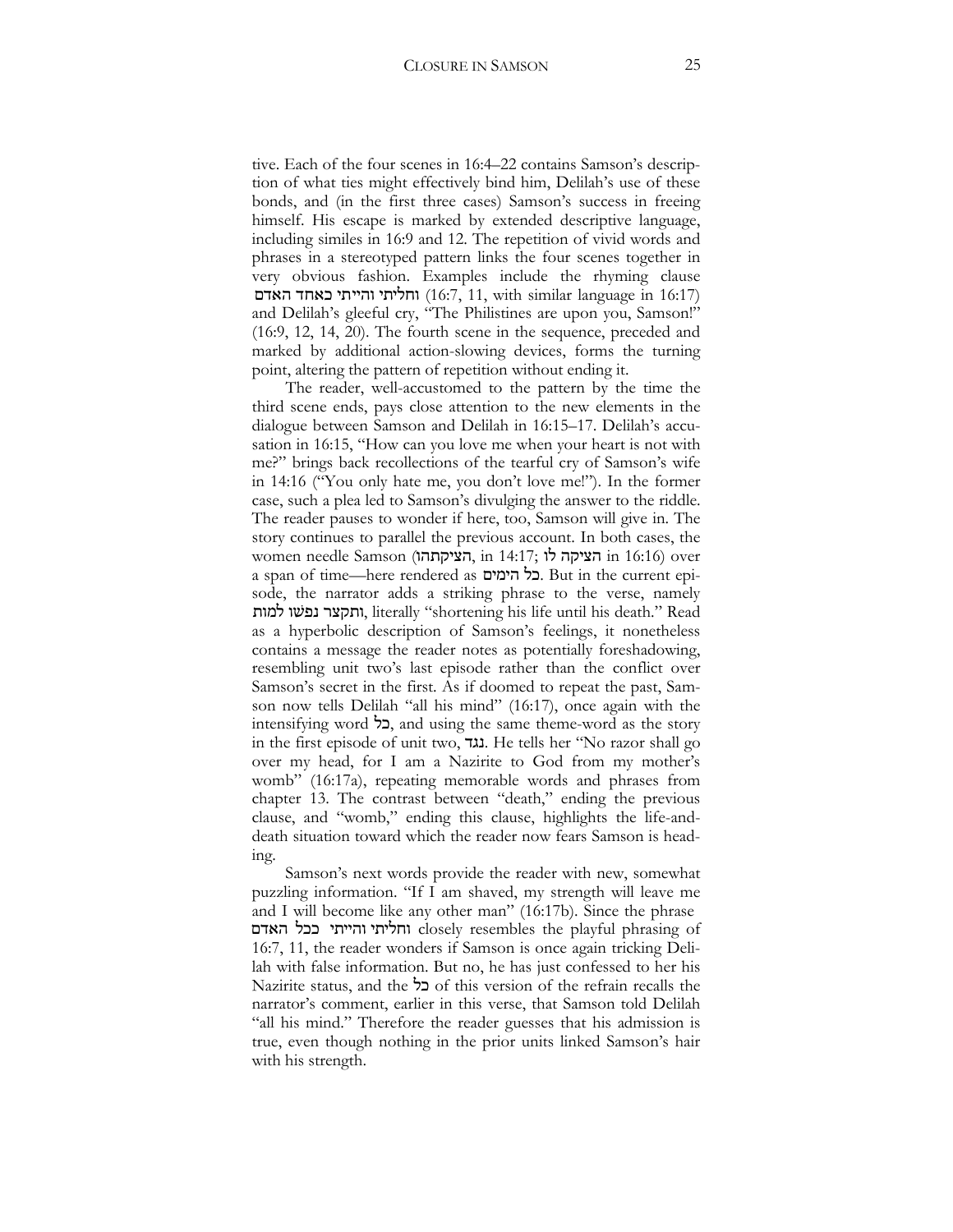Delilah now recognizes (using the root ראה, once again recalling unit one) that Samson has told her (הגיד לה, from unit two) all his mind and sends for the Philistine lords (16:18). An end-inclusio follows, as the clause used when they came to make their offer— "the Philistine lords came up to her" (16:5) recurs with the addition, "the silver in their hand." As they did in the case of Samson's wife, the Philistines fulfill what they promise or threaten—another example of the prediction-fulfillment schema. Now there is nothing left but for Delilah to carry out the method of bondage Samson has described, producing the final stair-step. Putting him to sleep on her lap, she shaves off his seven locks and "began to subdue him, and his strength left him" (16:19b). The initial clause  $\frac{1}{3}$  is rendered more memorable by a repetition of the root  $\overleftrightarrow{D}$  in 16:22,

ויחל שער ראשו לצמח כאשר גלח. The alert reader might recall the double use of this root early in the narrative, in 13:5 ("he will begin to save Israel") and 13:25 ("the Lord's spirit began to impel him").

In v 20, the familiar elements in the stair-step pattern briefly resume, as Delilah once again calls, "The Philistines are upon you, Samson!" Oblivious to his changed circumstances, Samson awakes. The narrator creates irony by noting Samson's assumption that he will be able to break free as before. The drama heightens considerably when the narrator informs the reader that not only has Samson's strength departed, but the Lord has departed from him as well. The reader rethinks the previous units, puzzled over the connection between hair, strength, and the favor of the Lord.

"Knowing" and "not knowing" are key motifs in this episode, as they were earlier in the narrative, occurring in 16:9—"[the source] of his strength was not known—and 16:20—"he did not know that the Lord had left him." Both narratorial comments use non-mainline verbal forms, *nip'al* and *qatal* respectively, once again enhancing the theme words' salience and making the reader more likely to connect the various "knowing" and "not knowing" comments and theme throughout the story. The isolated *qatal* form in 16:20 indicates the end of a scene, as the reader confronts the bleak significance for Samson of a life without God's protection and power. Immediately the reader sees the impact of this loss, as in a series of rapid-fire *wayyiqtol* forms, the Philistines capture Samson, gouge out his eyes, bring him down (using the *hip'il* of the familiar root :', here suggesting a descent in status as well as location), to Gaza (scene of unit three), and binding him in chains (one more repetition of binding, succeeding where all prior attempts have failed). The multiple connections to previous units as well as the unit's own coherence gives these events a sense of rightness, even as the narrative tension stays high. Samson, the hero, now becomes a captive grinder of grain. The following verse (16:22), however, ends the episode with the hopeful thought that the hair on his head has begun to grow back.

The final episode (16:23–31a) begins in a noteworthy fashion, with the SVO order and a *nip'al* verb drawing attention to the be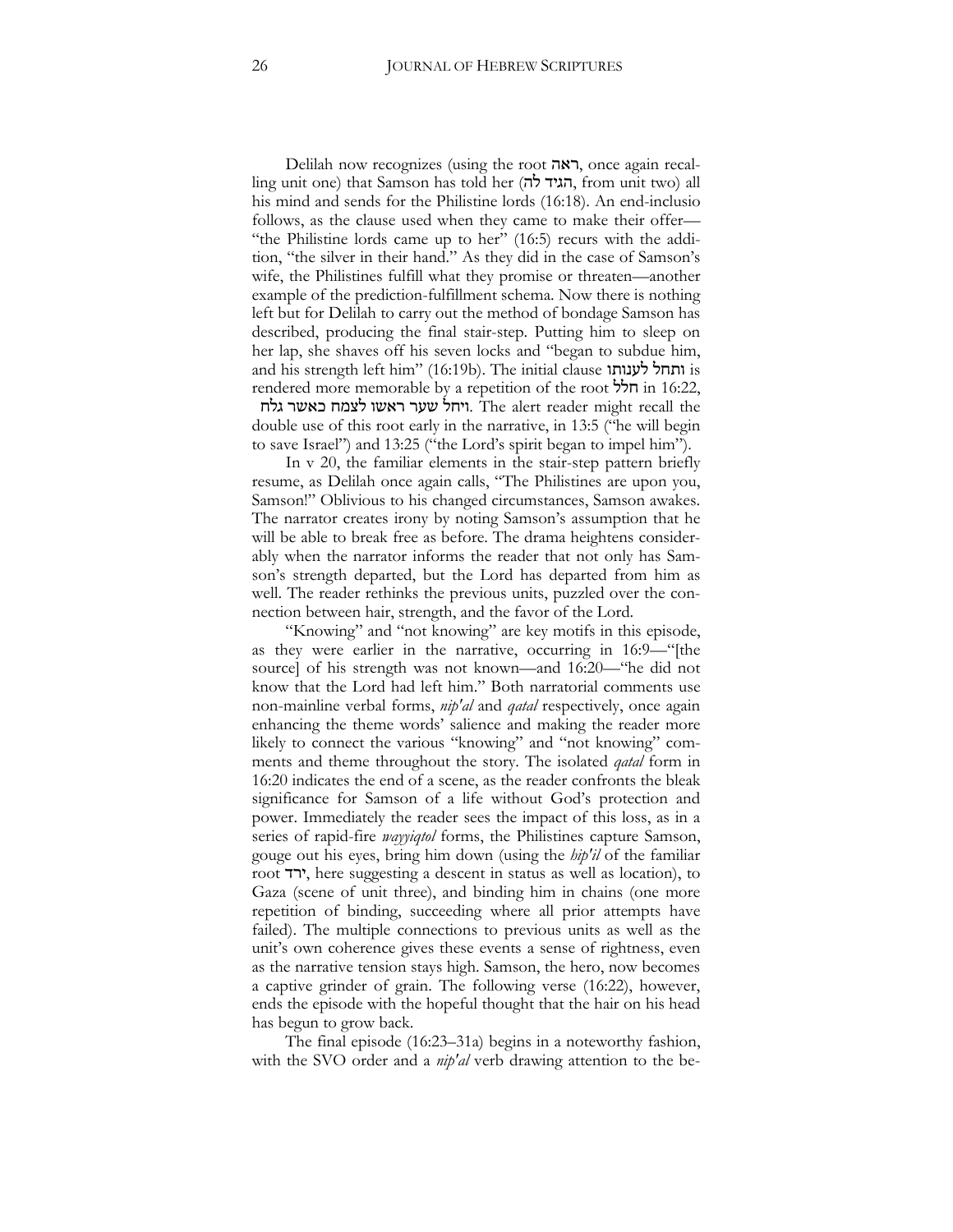havior of the characters known from the previous episode: the lords of the Philistines, those who bribed Delilah to deliver Samson, now gathering to thank their god Dagon for their own deliverance. Prayers of thanksgiving by the lords and the people suspend the action. The repeated triumphal clause "Our God gave [Samson] our enemy into our hand" in 16:23–24 recalls Samson's fear in 15:19 that, weakened with thirst, he would indeed fall into the hands of the uncircumcised, thereby heightening the reader's concern that Samson's worst fear may come to pass. The language also raises the narrative tension by its inversion of the angel's prediction in 13:5. The reader wonders how Samson will fulfill his mission to save Israel from the hands of the Philistines, as 13:5 promises, if the tables are turned and he is in Philistine hands.

In the next scene, the Philistines call for Samson to entertain them. From this point forward, descriptive phrases portraying the temple's structure and the position of the Philistines and Samson dot nearly every verse. The reader notes that Samson is literally in the hand of a Philistine when, in v 26, Samson asks to be guided between the pillars on which the temple stands. For the first time in the narrative, an entire verse (16:27) is given over to description, with intensifying terms stressing the packed temple, the presence of all the Philistine lords, and the three thousand men and women gathered on the roof to feast their eyes on the humiliated hero.

Another prayer follows in 16:28, this time Samson's, asking to be strengthened one more time so that he can avenge himself for one of his two eyes. In 16:29, the terminal phrase is uncharacteristically graphic in depicting Samson's stance, poised with a hand on each pillar, and ending with the evocative phrase, אחד בימינו ואחד בשמאלו (in so doing, incidentally continuing to emphasize the motif of hands). Syntax with similar terminal repetition will appear in the final clause of the episode and the story, בין צרעה ובין אשתאל.

Before the final verse, however, comes one more, 16:30, itself laden with closural strategies. In the first clause of 16:30, Samson cries out, "Let me die with the Philistines!" ( תמות נפשי עם־פלשתים), closely mimicking 16:16 in its lexemes (ותקצר נפשו למות), thus confirming the reader's premonition that Samson's confession to Delilah would indeed lead to his death. The second clause tells us Samson's action (ויט בכח), while the third draws out the description of its effects in the verbal equivalent of slow motion: "the temple fell upon the lords and upon all the people in it" with the intensifier  $\sharp$  and two parallel participial phrases. The final clause bears the brunt of the closural force. It consists of a narratorial comment intertwining Samson's death with his life's purpose: "The number he killed at his death was greater than those he killed in his life." Unlike most death reports, this clause never says bluntly that Samson dies. The ellipsis of the actual death-notice is unexpected and itself closural, even as the fact of Samson's death is hammered home with the verse's four repetitions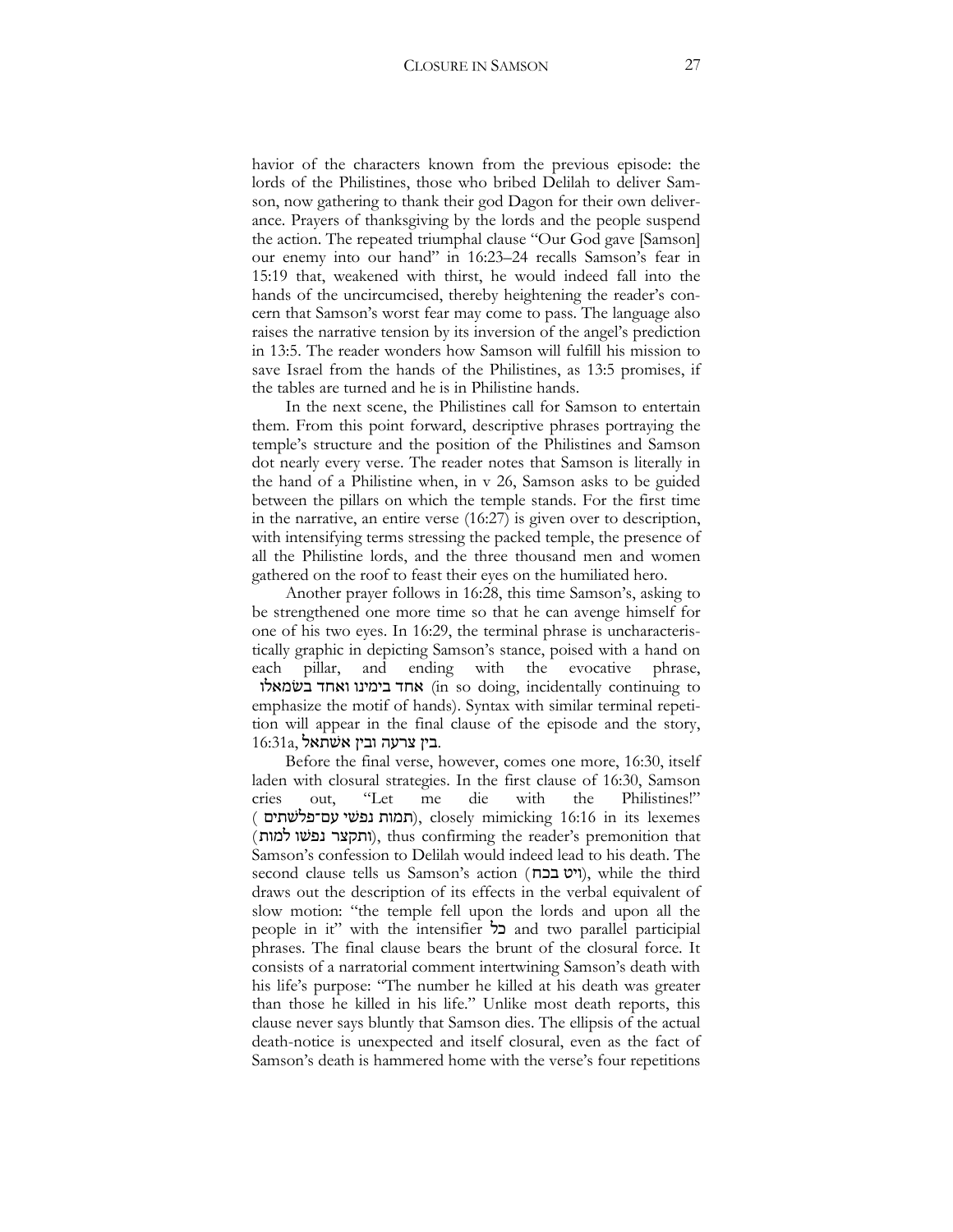of the root =#/. This verse encourages retrospection over Samson's life, both structurally (four repetitions of the root for death, then a final change to the root for "life") and by invoking a comparison of his death tallies, prompting the attentive reader to go back over previous episodes and count the number he killed. The reader recalls that Samson's victims were actually tallied only twice before: midway through unit two (the thirty dead Ashkelonites) and at its end (the thousand slain); but in order to come to this realization, the reader must think through the other episodes as well. During this retrospection, the reader focuses attention on the scene in 15:18–19, where the key-word antonyms life and death also appeared on the heels of Samson's mighty victory. As the reader ponders the numerical comparison—one thousand vs. three thousand slain, Samson's life and death in the balance each time—the realization strikes that in 15:18 Samson prayed for life, whereas in 16:30 he prayed for death—and in both cases, the Lord answered his prayer. The symmetry and contrast between the two scenes strike the reader with strong closural force.

Having reached this epiphany, the reader appreciates the skill with which the narrative was constructed, and begins searching for other patterns that might evoke such a satisfying sense of unity. Perplexed by Samson's prayer for vengeance for just one of his two eyes (16:28), the reader looks back for prior references to the root 0'3. In the final unit, the root occurs twice—once when Samson's eyes are gouged out, and once when he prays for vengeance. The reader notes that 0'3 occurs twice early in the narrative as well, with the double reference to the Timnah girl as "pleasing in Samson's eyes" (14:3, 7). The symmetry suggests a ring composition. Continuing to ponder, the reader spots the root once more, with a different meaning, at the text's midpoint: the etiology of the name  $\gamma$ :#9!, the "Spring of the Caller" in 15:19. Appreciatively, the reader recognizes that the word "caller" (קורא) applies to Samson both at 15:18 and at 16:28. Perhaps, wonders the reader, Ein Haqqoreh  $i$ is Samson's other 2.[81](#page-27-0)

Other links now appear to the reader which connect unit one and the final episode of unit four. The final episode's double repetition of  $\frac{1}{2}$ , as noted earlier, reflects the earlier double repetition in unit one. Both units feature sacrifices. In both, male and female spectators watch (in each case, with  $(\text{in each case})$  the individuals whose presence prompted the sacrifice (angel, Samson) just before the angel or hero prepares to depart the human world  $(13:19, 20)$ ; 16:27). The twofold repetition of "watching" with similar syntax in chapter 13 aids recall now. The reader experiences a feeling of rightness as these coherent elements hit home—a sense that all has been planned from the beginning. The sense of planfulness and coherence only increases as the reader notices additional cohesive

<span id="page-27-0"></span> $\ddot{\phantom{a}}$ 

<sup>81</sup> Crenshaw makes a similar point in "The Samson Saga," 479–80.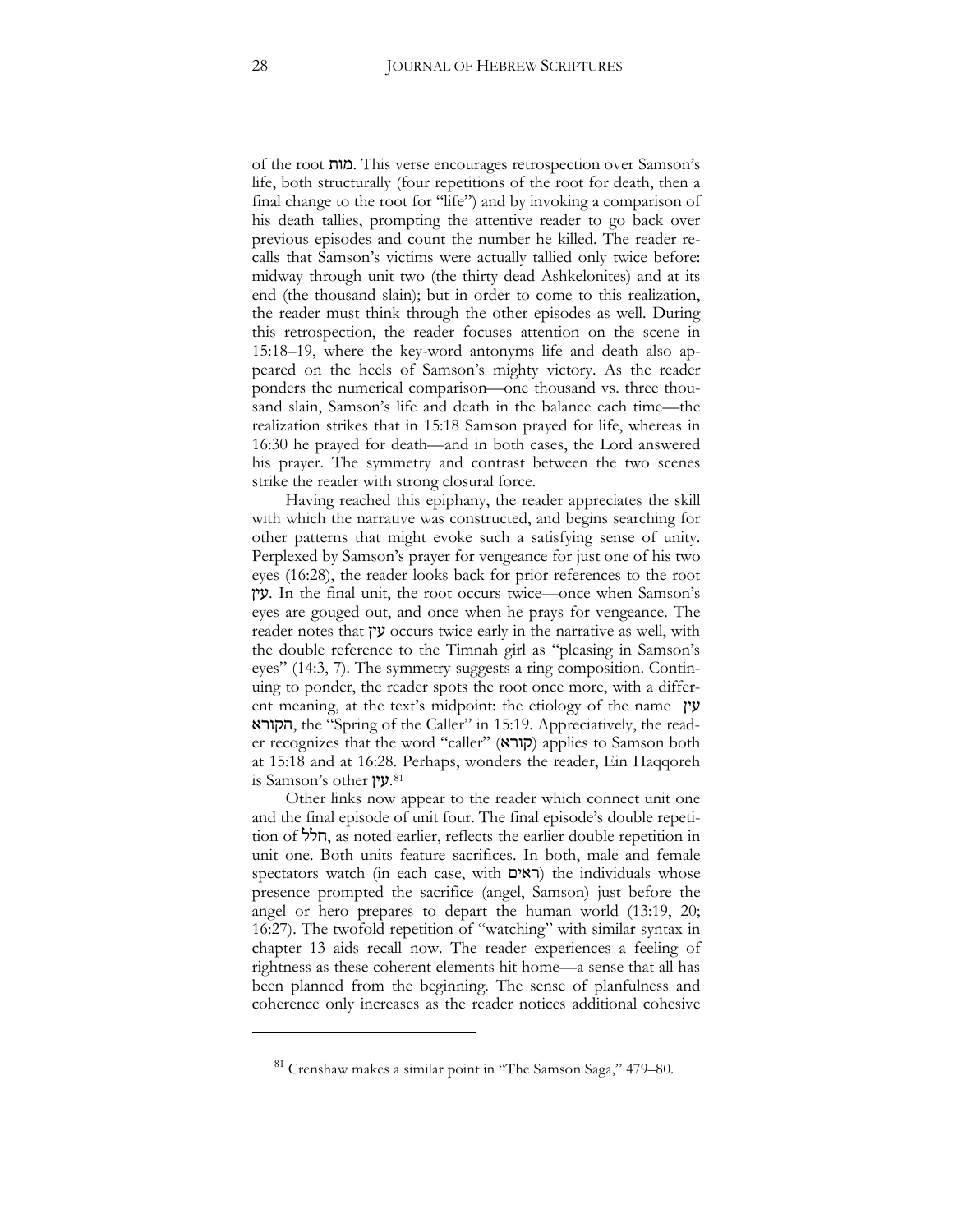motifs. One is fire, present in multiple verses.[82](#page-28-0) Another is the root פעם, uniting the beginning of Samson's exploits (13:25), his plans of fiery vengeance (15:3), the turning point of his affair with Delilah (16:15, 18, 20) and his prayer for a final burst of strength  $(16:28).$ <sup>[83](#page-28-1)</sup>

In the midst of the reader's retrospective patterning, the final verses of the narrative are not neglected. The reader notes that 16:31b ends the inclusio spanning from 13:2 as well as the more developed initial frame in 13:25, providing a conventional circle around the story. By having Samson's kinfolk bring his body back, the final verse incorporates two common topical boundary markers for the end of a narrative: the principal character's death as well as his homecoming.<sup>[84](#page-28-2)</sup> The contrast between Samson's "going down" in 14:1, immediately after 13:25, and "being brought up" at the end of the narrative, adds to the strength of the inclusio by incorporating a pair of key antonyms. In addition, the reader realizes, Samson has been brought up from Gaza, the point where the Philistines brought him low in 16:21. The raising of Samson after his death suggests that Samson's paradoxical mission—to fulfill God's will by sinning against God—has been resolved to the good. Simultaneously, the moral dilemma posed by the first half of the narrative has been resolved as well. Samson did indeed win through sin, but did not ultimately receive the unambiguous success signaled by God's accession to his prayer for restoration in 15:19. To the degree that the reader had been concerned about Samson's inappropriate alliances, the reader finds consolation that Samson's greatest victory required his death.

When the final end-inclusio occurs in 16:31b, the reader is firmly convinced that the narrative is over, not only because the conventional Judges boundary marker is in place, but because this time Samson is clearly both dead and buried. Another round of retrospective patterning follows, focused on contemplation of incongruities. Once again, the connection between hair, strength, and relationship to God arises as a dilemma. As Alter notes, the way Samson's mother alters the angel's prediction in her report to her husband (adding the phrase "until the day of his death" in 13:7) has ominous overtones,[85](#page-28-3) but in fact, she was wrong: Samson lost his Nazirite status when his head was shaved, and only regained it—if indeed he did—when he prayed for death. Nonetheless, the mother's reference to death in relation to his status vis-à-vis God was prescient, since it was God who impelled Samson toward Philistine women, and God who answered his prayer for death.

<span id="page-28-3"></span><span id="page-28-2"></span><span id="page-28-1"></span><span id="page-28-0"></span><sup>82</sup> R. Alter, *The Art of Biblical Narrative* (New York: Basic Books, 1981), 94–95.

<sup>&</sup>lt;sup>83</sup> Alter, "Samson Without Folklore."<br><sup>84</sup> Bar-Efrat, *Narrative Art*, 132–134.

<sup>&</sup>lt;sup>85</sup> Alter, *Art of Biblical Narrative*, 101.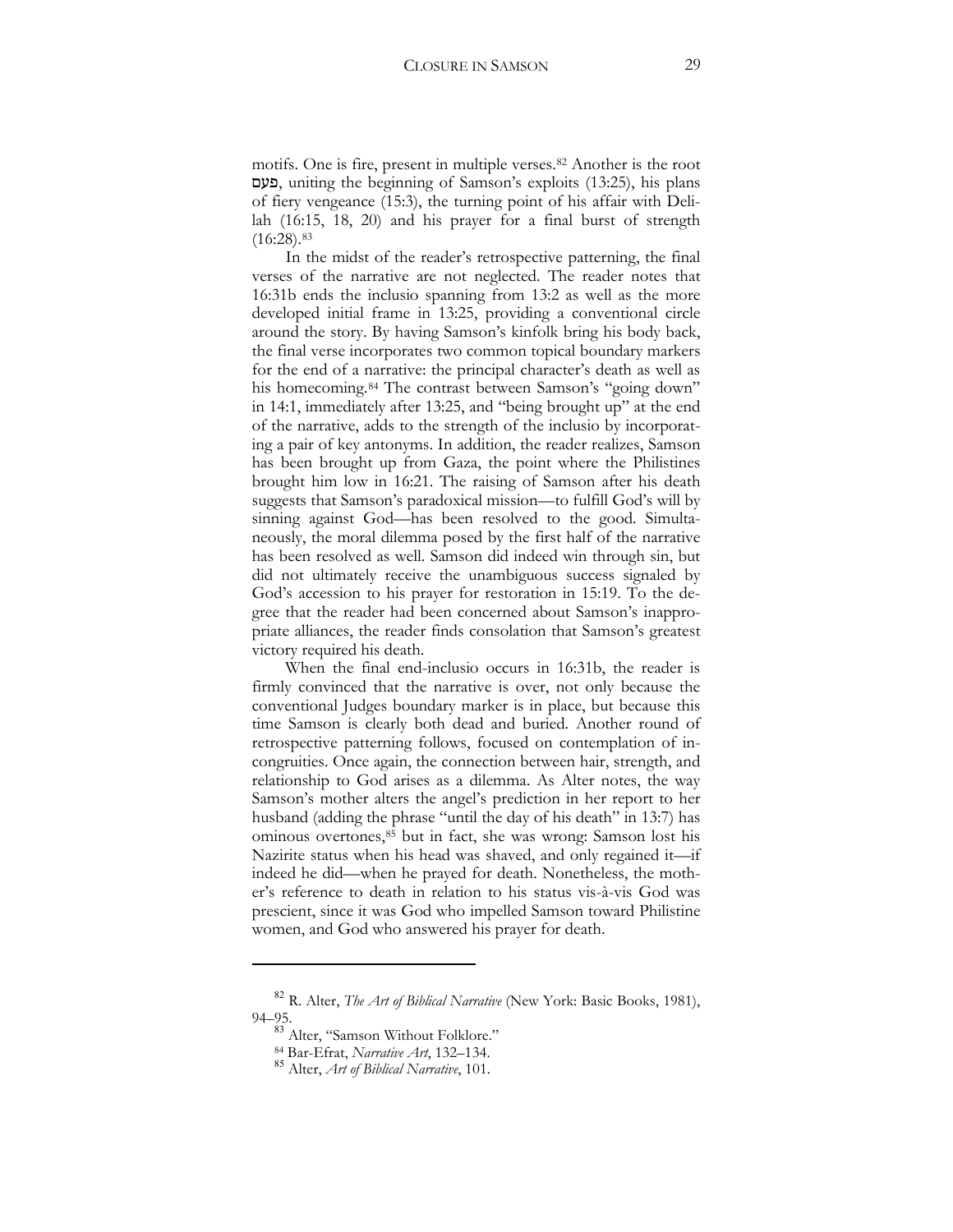Discrepancies continue to niggle at the reader, but with less force. Perhaps, the reader thinks, the Philistine lords bribed Delilah because they were angry that Samson carried off Gaza's gates which could explain Samson's imprisonment in Gaza. The reader finds it odd that Manoah's death is not mentioned, but considers that it might have occurred during Samson's judgeship. The reader finds it odd, as well, that a narrative so artfully constructed would have failed to mention Samson's hair through much of its course, or to connect his hair with his strength; and strange, too, that Samson's parents change behavior then disappear. But the main message is clear, present in units one, two, and three: that God uses Samson's aberrant behavior—even his outright sin—to further God's aims for his people.

#### **CONCLUSION: A UNIFIED NARRATIVE OR NOT?**

As my depiction of an imaginary reader's journey shows, the units in Judges 13–16, taken individually, show both internal cohesion and coherence of plot, structure and theme. As an example, Samson, having lost his eyes in 16:21 as a result of Delilah's perfidy, stays blind to the end. To a modern reader, however, certain forces interfere with perception of the entire work as a unified narrative. The biggest obstacle to a sense of unity is 15:20, whose closural force disrupts the reader's sense of continuity to such a degree that the following episodes seem to be almost an ad hoc collection, despite their many apparent thematic and structural parallels. The effect is heightened by the two preceding codas in 15:17-19 and the absence of boundary markers affirming the story's continuity at the end of chapter 15 and the beginning of 16.

Another obstacle to a modern reader's sense of unity is the inconsistency of the supporting characters over the narrative as a whole—a problem that looms relatively large, given the current predilection for growth even among minor characters. Among the various supporting characters (Samson's parents, Delilah, various named and unnamed Philistines, and the men of Judah), only Samson's parents appear explicitly in more than one unit. Yet little connects the parents in unit two to those in unit one, not even a name. All that they share is their designation as Samson's parents. Not until unit four does the reader encounter the parents of unit one again, reflected in Samson's reference to his mother's womb in 16:17 and the narrator's mention of Manoah in 16:31. The absence elsewhere of supporting characters appearing in more than one unit, whether as actors or within analepses or prolepses, adds to the burden on other narrative aspects to carry the weight of coherence.

As for Samson, the only character to appear in every unit, the very consistency of his behavior hinders coherence in another way. Even after the disastrous consequences of the wedding, he retains his draw toward inappropriate women and his readiness to divulge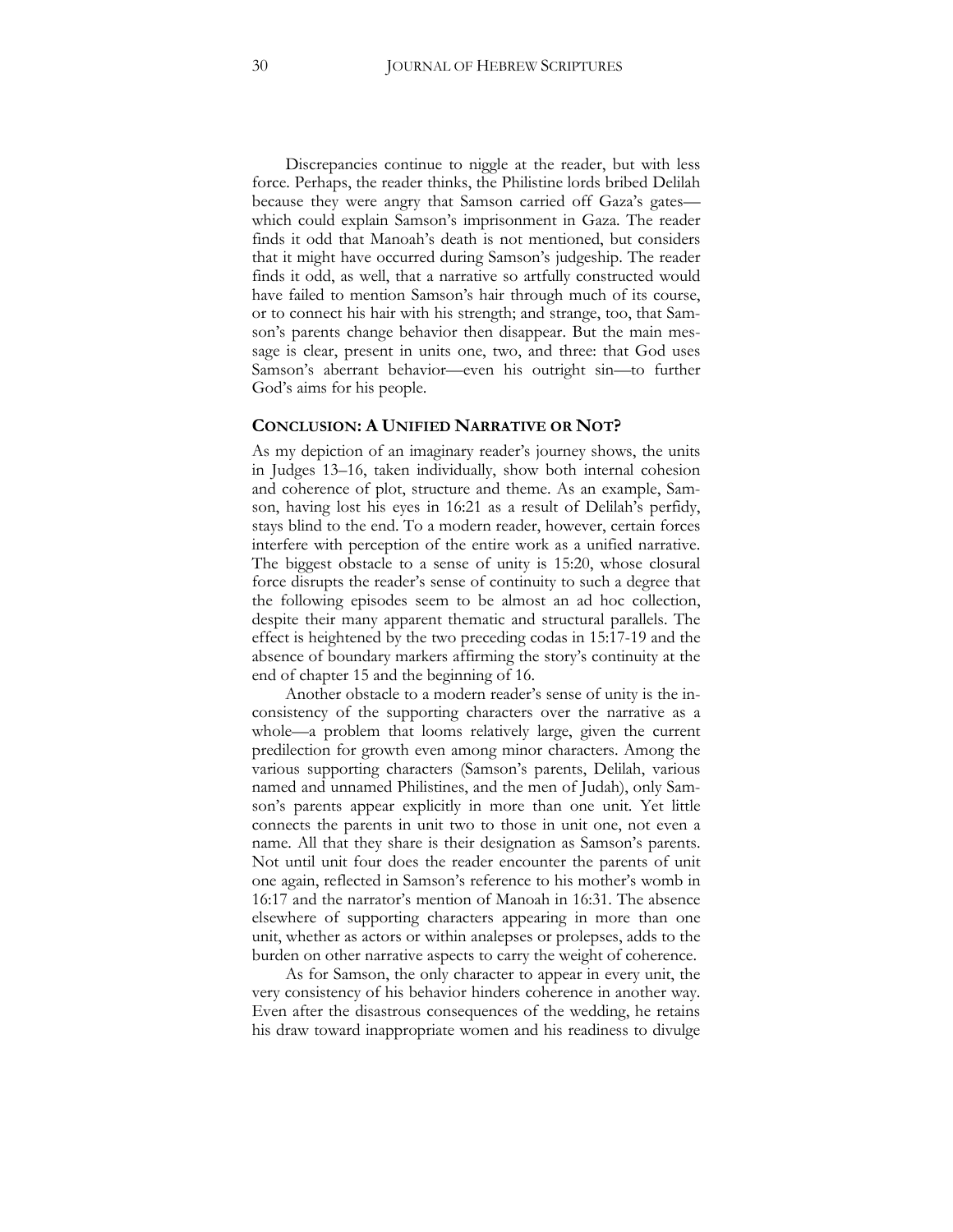personally-important secrets.[86](#page-30-0) Readers expect characters' behavior to alter based on key events in the plot, and wonder about Samson's apparent failure to learn from his mistakes. Some may consider the possibility that the Samson who falls for Delilah never fell for the woman in Timnah—that the two accounts have no relationship whatsoever. Mitigating against this conclusion is Samson's seeming inability to learn from Delilah's perfidy within unit four itself.

Related to the issue of Samson's character is the general paucity of explicit analepses or prolepses connecting setting or plot points from unit to unit. This absence is most disconcerting with regard to Samson's hair. The connection between Samson's hair and his Nazirite status is made clear in unit one and explicitly recalled in unit four, aiding the coherence of the annunciation scene with the narrative's conclusion. Yet the link between Samson's strength and the length of his hair, first mentioned in unit four, conflicts with this account and raises an obstacle for the reader, who would have expected a helpful anticipatory explanation. Finally, the strong internal cohesion of unit four's first episode (Samson and Delilah) produced by its pronounced stair-step patterning poses a stylistic contrast with other episodes and units.

If the redactors were so inclined, they could have attended to most of these issues with very little work. Omitting 15:20 and the other codas in unit two, and substituting a transitional discourse marker—like the one in 16:4—would increase the ease with which Judges 13–16 could be read as a continuous story, with earlier events now seen as foreshadowing later ones. A line or two explaining the links between Samson's strength and his hair, dropped into units one, two or three; a reference to planned vengeance spoken by the Philistines lurking at Gaza's gate; or the use of Manoah's name in chapter 14 would have gone far to alleviate the modern reader's sense of disjuncture. To modern eyes these are easy fixes, so why did the redactors let such obstacles to plot closure remain? Certainly errors in transmission may account for some missing features. So, too, may redactors' reluctance to alter details considered sacred or otherwise significant. Yet the presence of so many structural and thematic parallels suggests the redactors' willingness to make comprehensive changes, while the multiplicity of thematic and structural correspondences suggests as well that much of this editing has been transmitted beautifully. The parallels of structure and plot connecting chapter 13 with 16, chapter 14 with 15, and chapters 14–15 with 16; the coherent narratorial comments about the Lord's dealings with Samson in units one, two, and four; and the patterned use of key words יד, גגד, ירד, אה, ירד, and פעם all argue for exacting attention toward coherence and cohesion in

<span id="page-30-0"></span><sup>86</sup> Alter refers to Samson's proclivity to dangerous women as a "repetition compulsion" in *Samson Without Folklore*.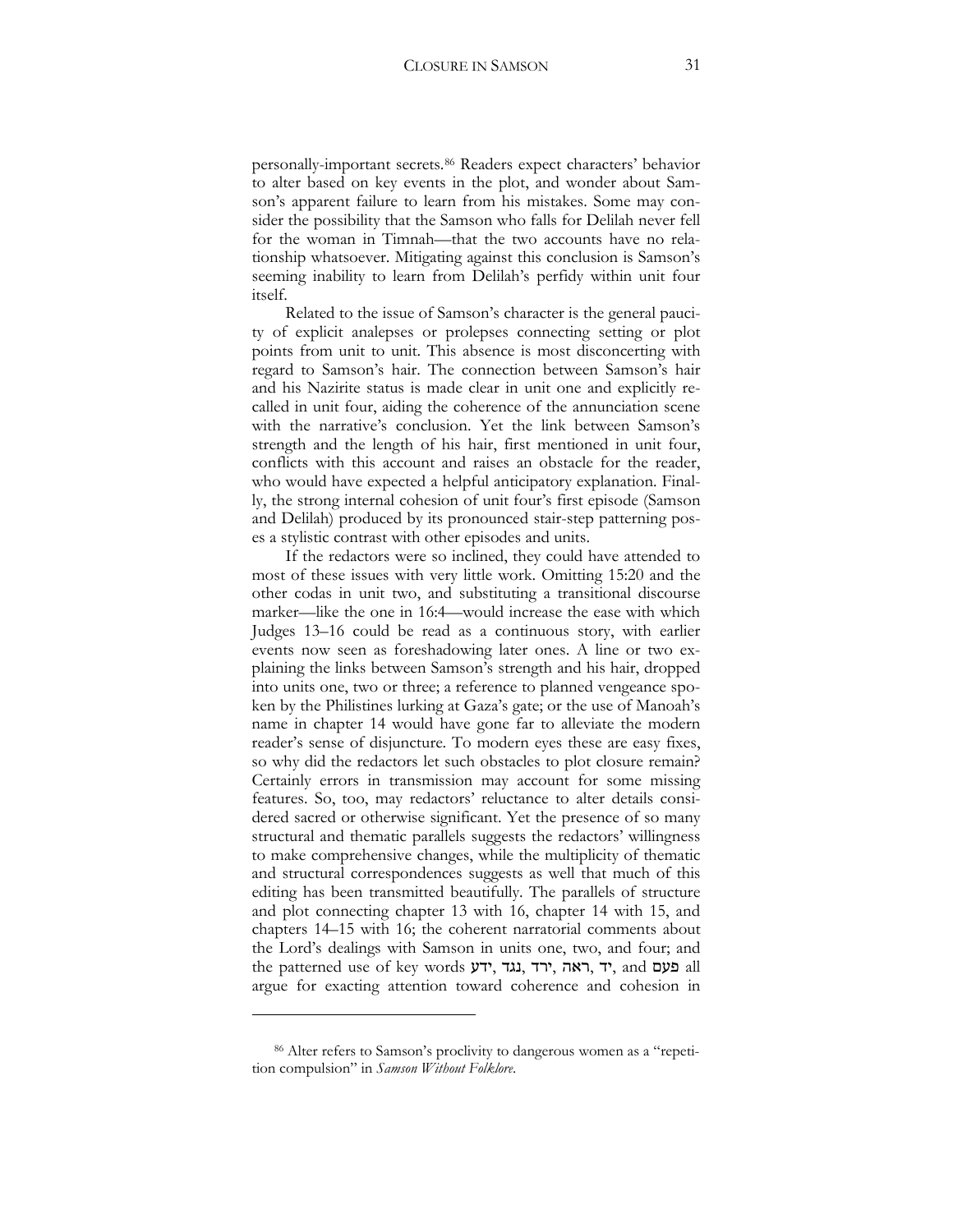arenas unrelated to the reader's perception of a causally-linked unifying plot.<sup>[87](#page-31-0)</sup>

Clearly the redactors were capable of recognizing cogent and coherent plots, as the tightly-knit unit four indicates, as well as its links to unit one. The redactors were doubtless capable as well of making the minor adjustments that would add to perceptions of a causally-linked beginning, middle, and end. The lack of such coherence implies redactional choice. Instead of repairing the breaches in causality and cohesion, the redactors built an extraordinary degree of thematic and structural unity into the whole. They appear to have put greater weight on connections made through key words and motifs, parallel structures, and symmetrical plot events than on those created by a continuous plot and coherent portrayal of the story-world.

This choice seems alien to the modern reader, even one somewhat attuned to biblical conventions. Why might the redactors have made it? Two thoughts come to mind, both of which address the issue Kermode raises: the function of narrative closure as consolation.

First, in emphasizing structural over plot coherence, the redactors were likely responding to a somewhat different set of generic expectations than our own. In fact, the redactors plausibly had another model of coherence in mind than Aristotle's, one equally attentive to correspondences between beginning, middle, and end: the ring composition. The overall arrangement of the Samson narrative corresponds most closely with Douglas's description of a full-blown ring, albeit with a significant variation. To repeat her description, such a ring includes "an exposition, a split into two halves, a central place or mid-turn matched to the exposition, identifiable parallel series, and an ending."[88](#page-31-1) The Samson narrative contains a clear exposition (unit one) strongly linked to the ending in Gaza (end of unit four); a turning point at Lehi (end of unit two) also strongly linked to the end of unit four; and strong parallels in plot, language, and theme between the two halves (unit two on one side, and unit three and four on the other) although involving different characters, places, and events. In addition, smaller-scale rings and parallels abound, including multiple corres-

 $\ddot{\phantom{a}}$ 

<span id="page-31-0"></span><sup>&</sup>lt;sup>87</sup> Exum has noted an almost uncanny number of correspondences in chapters 14, 15, and 16 in "Aspects of Symmetry and Balance." For example, both 14:1–4 and 15:1–3 contain a conversation between Samson and a parent or parents; an objection by the parent to his marriage; and "a question…about the possibility of another woman, which Samson rejects." Further parallels occur between 14:5–6 and 15:4–6a; 14:7–9 and 15:6b–8 (although less obviously); and  $14:10-20$  and  $15:9-19$ . Additional correspondences in structure and plot events are described in Exum's and others' works. See, for example, Amit's depiction of the relations between

<span id="page-31-1"></span><sup>14</sup> and 15 in *The Book of Judges*, 270. 88 Douglas, *Thinking in Circles*, 43.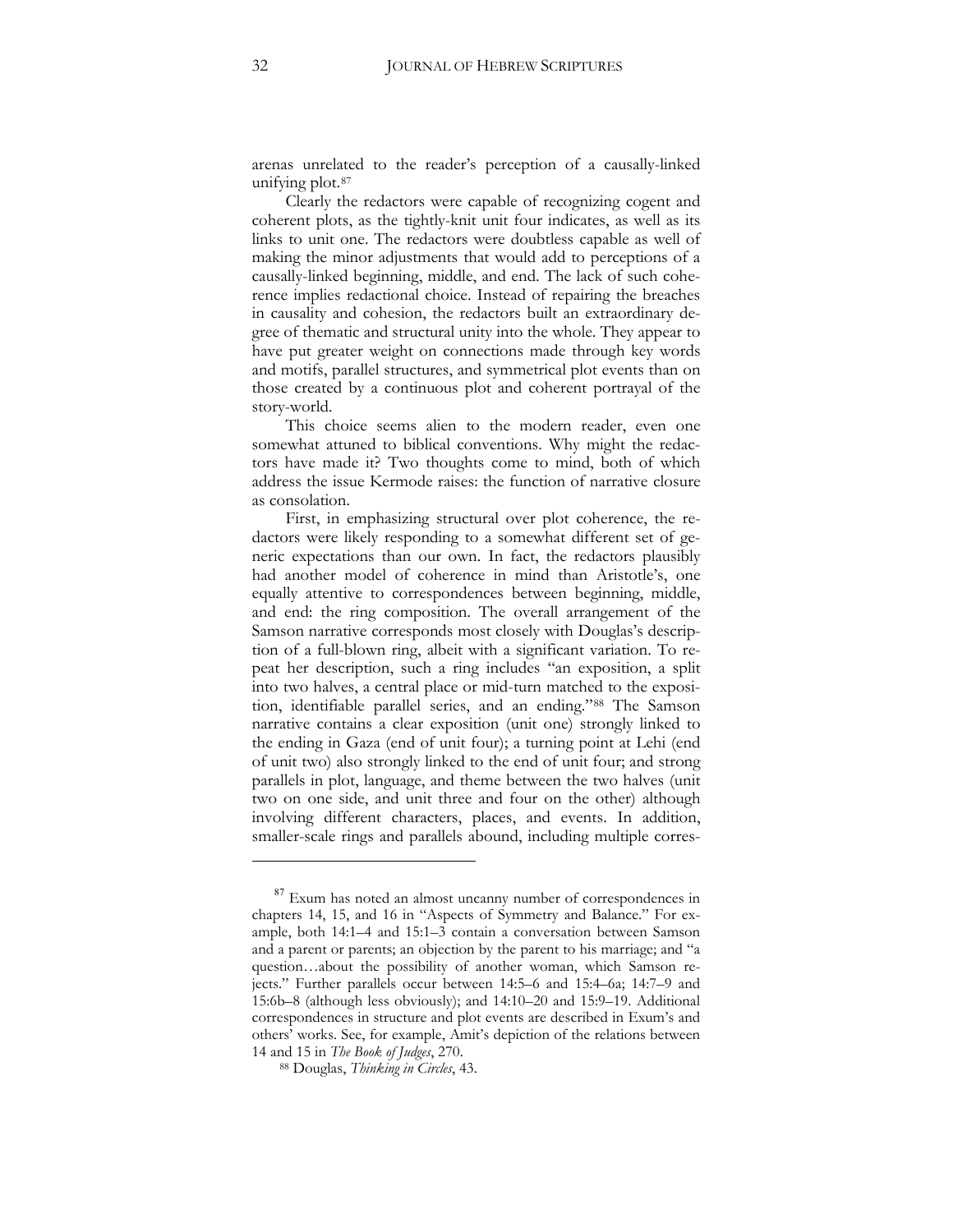pondences (such as the word  $\Xi$ פעם) structured on different bases. Both smaller rings and a multiplicity of overlapping structures are not inconsistent with an overarching ring composition, as Exum and Douglas note.[89](#page-32-0) The primary difference between the Samson narrative and Douglas's depiction of a ring composition is that the parallel events in the two halves (unit two on one side, vs. units three and four on the other) are arranged sequentially (ABA'B'), not chiastically (ABB'A'). To illustrate with just one example, in both unit two and unit four the woman in Samson's life needles him until he divulges his secret (A), after which Samson is delivered, bound, to the Philistines (B). A true chiasm would require that in one case the binding (B) precede the woman's efforts to obtain the secret from Samson (A) to create the pattern ABB'A. Yet in both unit two and four, Samson gives up his secret before being bound (in unit two, by the Judahites; in unit four, chained by the Philistine lords). This lack of chiastic or concentric structure in the narrative's details does not necessarily obviate the narrative's comprehensive structure as a large-scale ring, so long as beginning, middle, and end clearly correspond. As noted above, deviations from strict chiastic structure are common, and the Samson narrative appears to be a variation on the structure.

The lack of a comprehensive narrative with a clear-cut beginning, middle and end to its plot seems to run counter to the purpose of fiction as put forward by Kermode, who situates much of the consoling function of fiction in the plot events, *the peripeteia*, drawing the protagonist away from the predicted conclusion before arriving at it. Yet those attuned to ring compositions are likely to see the text as unified, even replete, despite an absence of an overarching causal chain. In fact, the early appearance of the end-frame in Judg 15:20 underscores the parallelism between the two halves, marking the beginning, middle, and end all the more clearly.[90](#page-32-1) In other words, the very verse that most impedes the sense of a coherent plot emphasizes the coherent structure. Moreover, the repetition of the message of Samson's life—that God, who answers prayer, controls history—may have proved even more consoling than modern coherent fiction. The doubling of events, the recurrent key words, the other structural and thematic correspondences indicate a strong authorial hand just as readily as does a coherent plot, and just as easily lead to the analogy that such a creator gives

<span id="page-32-0"></span><sup>89</sup> Exum, Aspects of Symmetry, especially p. 28 n. 16. Douglas, *Think-*

<span id="page-32-1"></span><sup>&</sup>lt;sup>90</sup> Exum describes the issue thus: "It bears asking whether the appearance of this formula at the end of each cycle is an indication that the Deuteronomistic historian [who added the Judges frame] was aware of the parallelism of the accounts and accordingly provided symmetrical notices about Samson's term of office as judge." (*Symmetry and Balance*, 9). Perhaps it was a Deuteronomistic redactor who put the Samson narrative into its current form.